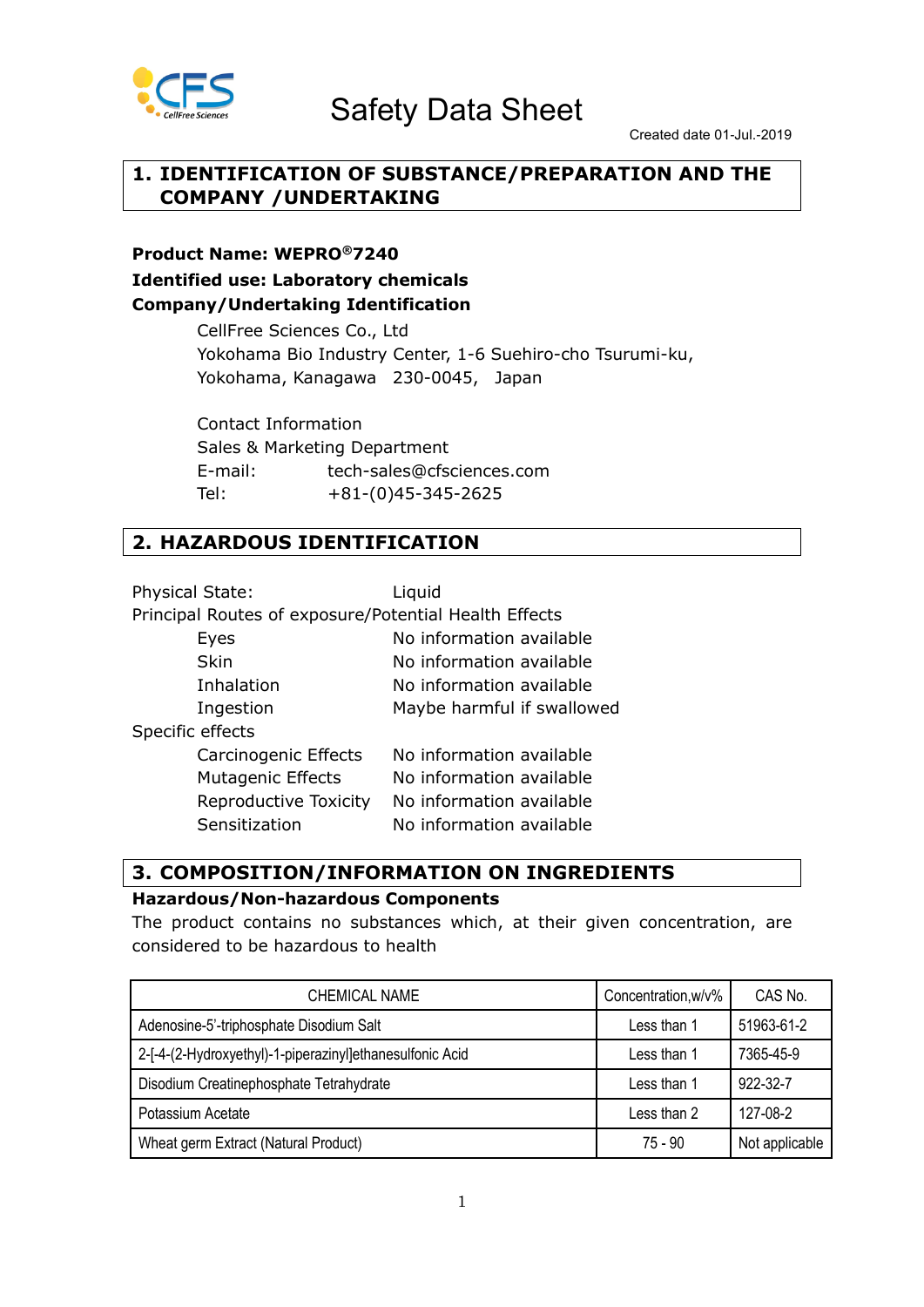#### **4. FIRST AID AND MEASURES**

GENERAL ADVICE:

Wash off immediately with soap and plenty of water. In the case of respirable dust and/or fumes, use self-contained breathing apparatus and dust impervious protective suit. Use personal protective equipment.

INHALATION:

Move victim to fresh air. If breathing is difficult, give oxygen. If irritation persists, consult a physician.

SKIN CONTACT:

Remove contaminated clothes and shoes, rinse skin with plenty of water or shower. Use soap to help assure removal. If irritation persists, consult a physician.

EYE CONTACT:

Remove any contact lenses at once. Flush eyes well with flooding amounts of running water for at least 15minutes. Assure adequate flushing by separating the eyelids with sterile fingers. If irritation persists, consult a physician.

INGESTION:

Rinse mouth, give plenty of water to dilute the substance. Never give anything by mouth to an unconscious person. Consult a physician.

### **5. FIRE FIGHTING MEASURES**

EXTINGUISHING MEDIA: Carbon dioxide, dry chemical powder, foam, water

FIRE&EXPLOSION HAZARDS: Toxic, irritating dust or smoke may be emitted.

SPECIAL PROTECTIVE EQUIPMENT FOR FIREFIGHTERS: Firemen should wear normal protective equipment (full bunker gear)and positive-pressure self-contained breathing apparatus.

#### **6. ACCIDENTAL RELEASE MEASURES**

PROCEDURE(S) OF PERSONAL PRECAUTION(S): Exercise appropriate precautions to minimize direct contact with skin or eyes and prevent inhalation of vapors.

METHODS FOR CLEAN UP:

Absorb on sand or vermiculite and place in closed containers for disposal. Ventilate area and wash spill site after material pickup is complete.

#### **7. HANDLING AND STORAGE**

HANDLING:

No special measures necessary. Good laboratory technique should be used when handling.

STORAGE:

No special measures necessary. Store at -80℃.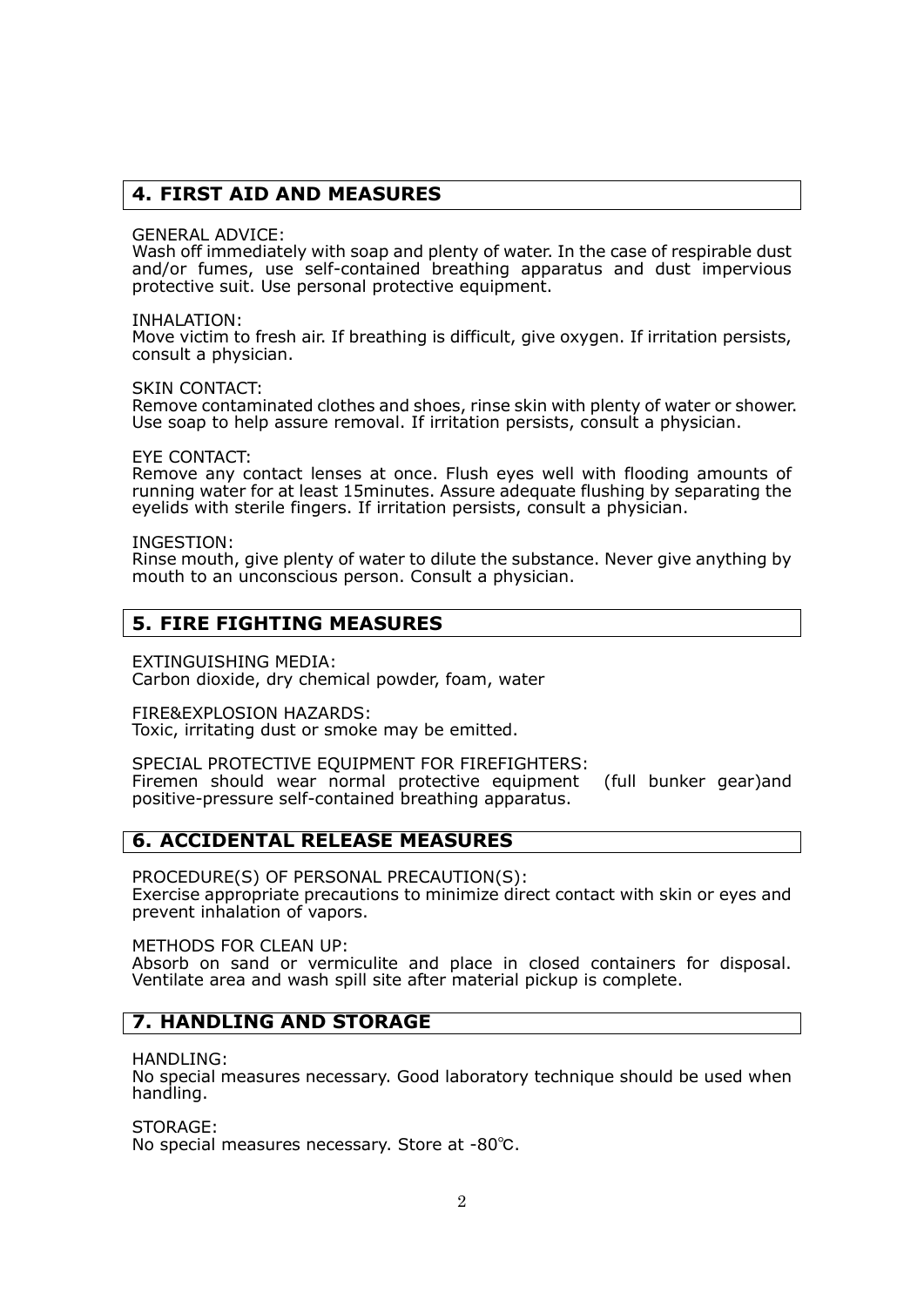#### **8. EXPOSURE CONTROLS/PERSONAL PROTECTION**

ENGINEERING MEASURES:

Use exhaust ventilation to keep airborne concentrations below exposure limits. Use only with adequate ventilation.

VENTILATION: Local Exhaust; Necessary, Mechanical(General); Recommended

PERSONAL PROTECTION;

Respiratory protection:

Use a NIOSH/MSHA or European Standard EN149 approved respirator if the vapor concentrations exceed regulatory guidelines.

Hand protection: Chemical resistant gloves<br>
Eye protection: Safety glasses (goggles) Safety glasses (goggles) Skin protection: Protective clothing

#### **9. PHYSICAL AND CHEMICAL PROPERTIES**

**MELTING POINT:**  FREEZING POINT: Below 0 degree C VAPOR DENSITY: Not available VAPOR PRESSURE:

APPEARANCE: Clear aqueous solution<br>BOILING POINT: Above 100 degree C Above 100 degree C<br>Not available

### **10. STABILITY AND REACTIVITY**

DECOMPOSITION: No date available. HAZARDOUS POLYMERIZATION:

STABILITY: Stable, under normal handling and storage conditions. CONDITIONS TO AVOID: Contact with strong oxidants or fire.<br>HAZARDOUS POLYMERIZATION: Will not occur.

#### **11. TOXICOLOGICAL INFORMATION**

ACUTE TOXICITY DATA: Not available IRRITATION DATA: Not available MUTATION DATA: Not available REPRODUCTIVE EFFECTS DATA: Not available TUMORIGENIC DATA: Not available

#### **12. ECOLOGICAL INFORMATION**

BIODEGRADABILITY: Not available BIOACCUMULATION POTENTIAL: Not available AQUATIC TOXICITY:

### **13. DISPOSAL CONSIDERATION**

Dissolve or mix the material with a combustible solvent and burn in a chemical incinerator equipped with an afterburner and scrubber in accordance with all applicable regulations. Any disposal practice must be in compliance with country, local, state, and federal laws and regulations (contact country, local or state environmental agency for specific rules.)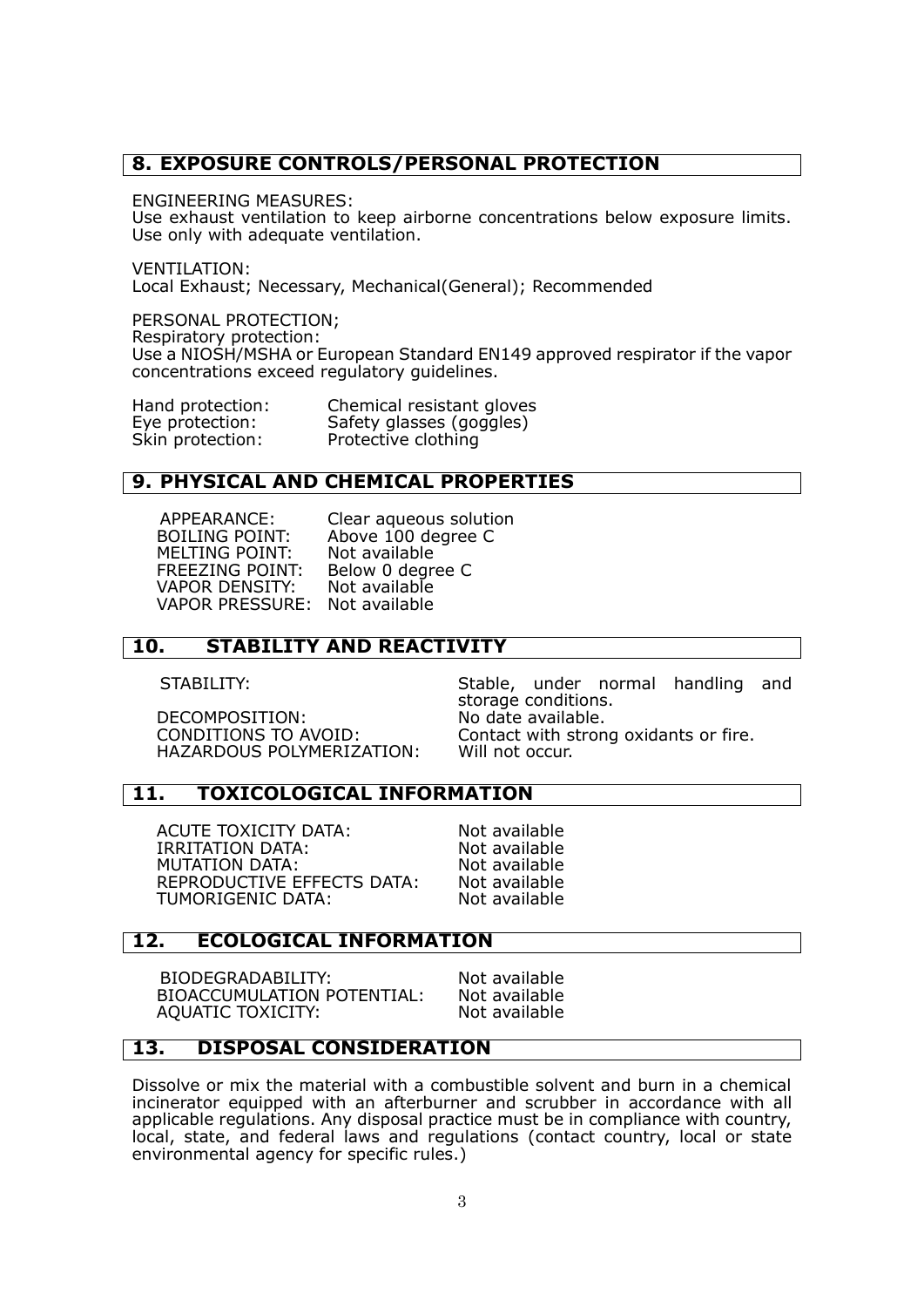#### **14. TRANSPORT INFORMATION**

DOT(Department of Transportation):

IATA:<br>DOT(Department of Transportation): Not a Hazardous Material for DOT shipping.

## **15. REGULATORY INFORMATION**

Comply with all countries, national and local regulations.

## **16. OTHER INFORMATION**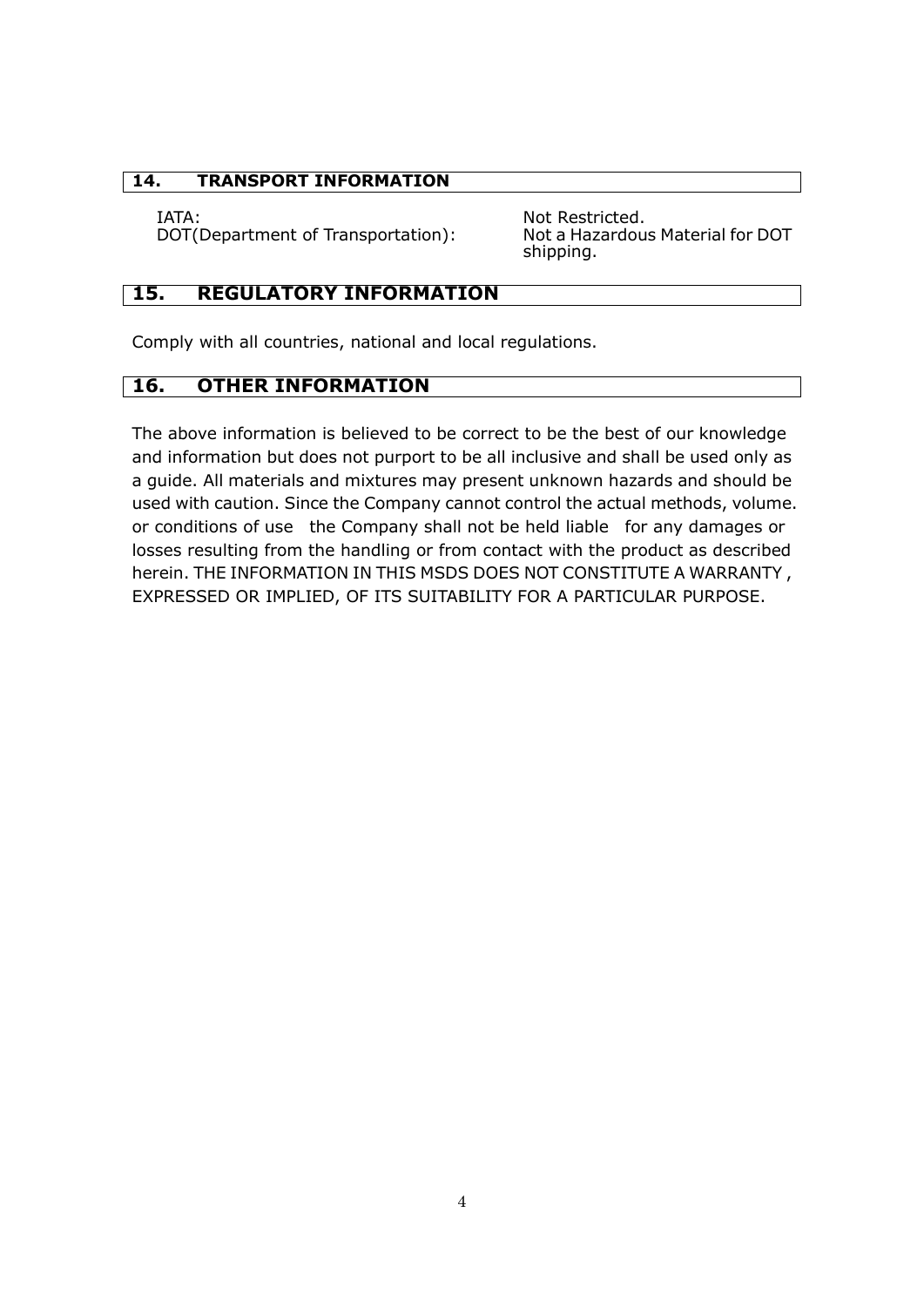

#### **Product Name: SUB-AMIX® SGC**

(SUB-AMIX® SGC is translation buffers which are composed of S1,S2, S3 and S4.)

### **Identified use: Laboratory chemicals Company/Undertaking Identification**

CellFree Sciences Co., Ltd Yokohama Bio Industry Center, 1-6 Suehiro-cho Tsurumi-ku, Yokohama, Kanagawa 230-0045, Japan

Contact Information Sales & Marketing Department E-mail: tech-sales@cfsciences.com Tel: +81-(0)45-345-2625

## **2. HAZARDOUS IDENTIFICATION**

| Physical State: | Aqueous solution                                      |
|-----------------|-------------------------------------------------------|
|                 | Principal Routes of exposure/Potential Health Effects |
| Eyes            | No information available                              |
| <b>Skin</b>     | No information available                              |
| Inhalation      | No information available                              |
| Ingestion       | Maybe harmful if swallowed                            |
|                 |                                                       |

#### Specific effects

| Carcinogenic Effects     | No information available |
|--------------------------|--------------------------|
| <b>Mutagenic Effects</b> | No information available |
| Reproductive Toxicity    | No information available |
| Sensitization            | No information available |
|                          |                          |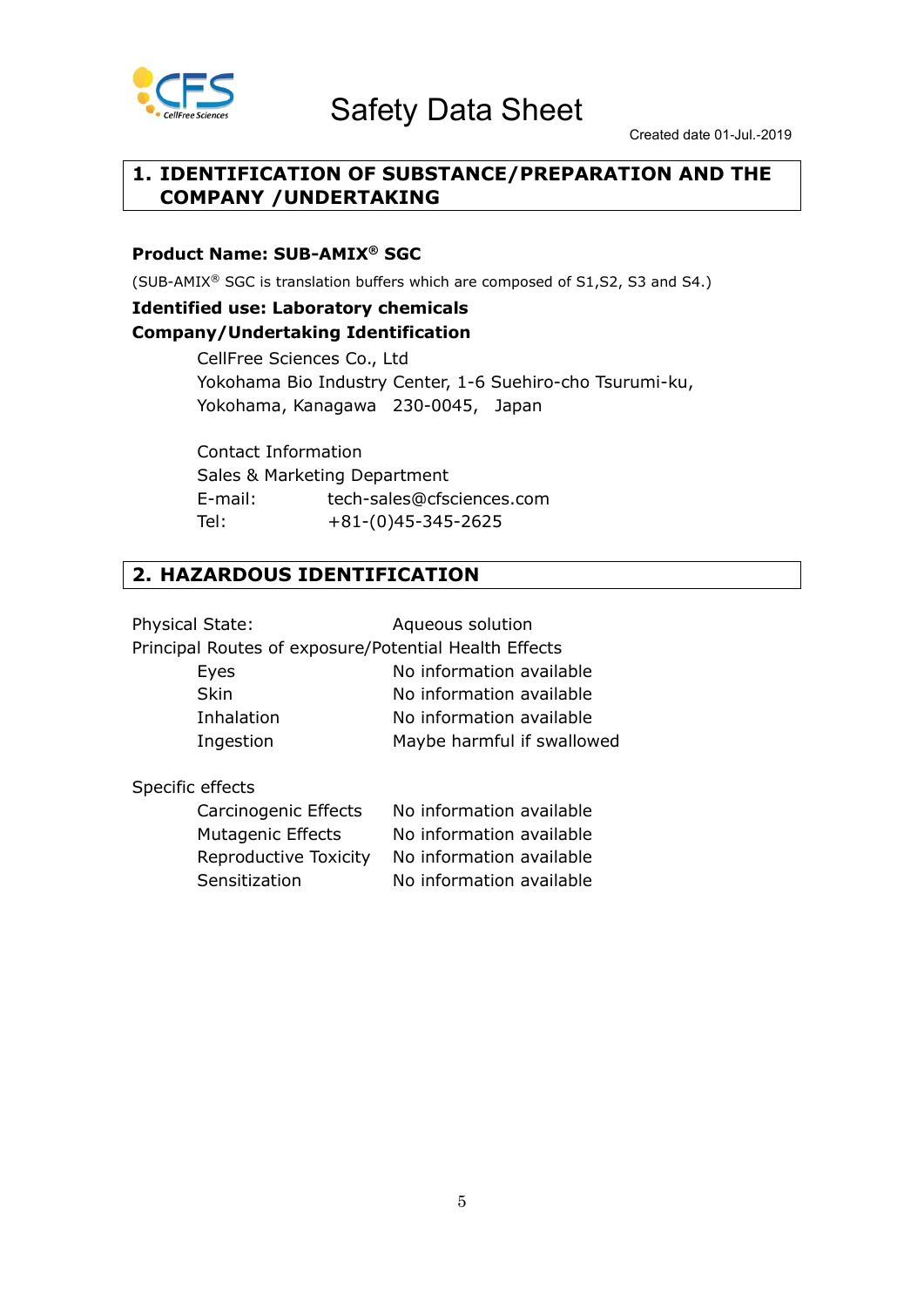## **3. COMPOSITION/INFORMATION ON INGREDIENTS**

### **Hazardous/Non-hazardous Components**

The product contains no substances which, at their given concentration, are considered to be hazardous to health

|           | <b>CHEMICAL NAME</b>                                     | Concentration, w/v% | CAS No.       |
|-----------|----------------------------------------------------------|---------------------|---------------|
|           | 2-[-4-(2-Hydroxyethyl)-1-piperazinyl]ethanesulfonic Acid | Less than 30        | 7365-45-9     |
|           | Adenosine 3',5'-Cyclic Monophosphate Hydrate             | Less than 2         | 60-92-4       |
|           | Adenosine-5'-triphosphate Disodium Salt                  | Less than 3         | 51963-61-2    |
|           | Disodium Creatinephosphate Tetrahydrate                  | Less than 22        | 922-32-7      |
|           | Threo-1,4-Dimercapto-2,3-butanediol                      | Less than 3         | 3483-12-3     |
|           | Glycine                                                  | Less than 1         | 56-40-6       |
|           | L-Alanine                                                | Less than 1         | 56-41-7       |
|           | L-Arginine(HCl)                                          | Less than 1         | 1119-34-2     |
|           | L-Asparagine(H2O)                                        | Less than 1         | 5794-13-8     |
|           | L-Aspartic Acid                                          | Less than 1         | 56-84-8       |
|           | L-Cysteine(HCl,H2O)                                      | Less than 1         | 7048-04-6     |
|           | L-Glutamic Acid                                          | Less than 1         | 56-86-0       |
| <b>S1</b> | L-Glutamine                                              | Less than 1         | 56-85-9       |
| ∖         | L-Histidine(HCl,H2O)                                     | Less than 1         | 5934-29-2     |
|           | L-Isoleucine                                             | Less than 1         | 73-32-5       |
| <b>S4</b> | L-Leucine                                                | Less than 1         | 61-90-5       |
|           | L-Lysine(HCl)                                            | Less than 1         | 657-27-2      |
|           | L-Methionine                                             | Less than 1         | 63-68-3       |
|           | L-Phenylalanine                                          | Less than 1         | 63-91-2       |
|           | L-Proline                                                | Less than 1         | 147-85-3      |
|           | L-Serine                                                 | Less than 1         | $56 - 45 - 1$ |
|           | L-Threonine                                              | Less than 1         | 72-19-5       |
|           | L-Tryptophan                                             | Less than 1         | 73-22-3       |
|           | L-Tyrosine                                               | Less than 1         | 60-18-4       |
|           | L-Valine                                                 | Less than 1         | 72-18-4       |
|           | Magnesium Acetate Tetrahydrate                           | Less than 3         | 16674-78-5    |
|           | Potassium Acetate                                        | Less than 40        | 127-08-2      |
|           | Spermidine Trihydrochloride                              | Less than 2         | 334-50-9      |

pH to be adjusted with potassium hydroxide(About pH7.8)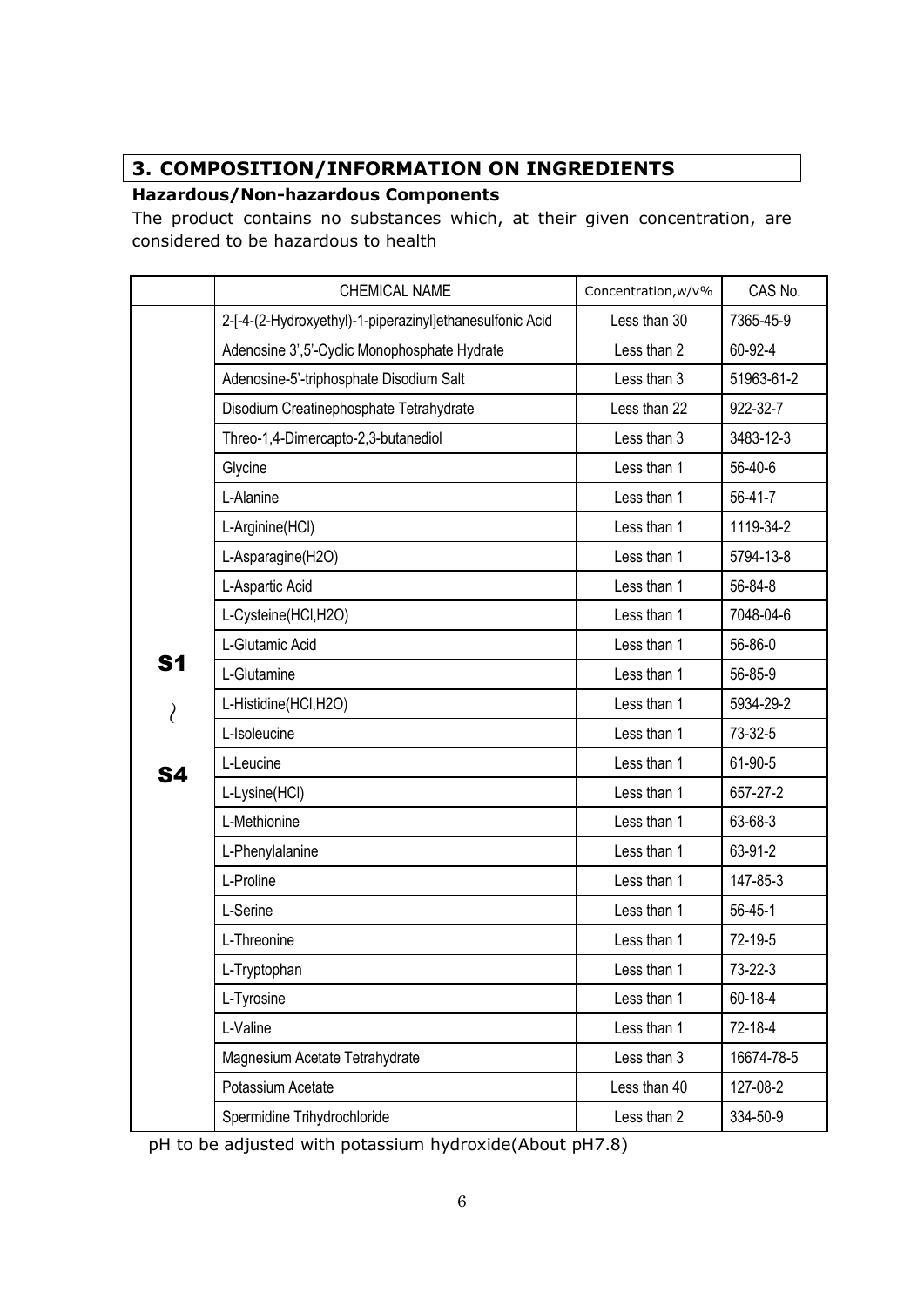#### **4. FIRST AID AND MEASURES**

GENERAL ADVICE:

Wash off immediately with soap and plenty of water. In the case of respirable dust and/or fumes, use self-contained breathing apparatus and dust impervious protective suit. Use personal protective equipment.

INHALATION:

Move victim to fresh air. If breathing is difficult, give oxygen. If irritation persists, consult a physician.

SKIN CONTACT:

Remove contaminated clothes and shoes, rinse skin with plenty of water or shower. Use soap to help assure removal. If irritation persists, consult a physician.

EYE CONTACT:

Remove any contact lenses at once. Flush eyes well with flooding amounts of running water for at least 15minutes. Assure adequate flushing by separating the eyelids with sterile fingers. If irritation persists, consult a physician.

INGESTION:

Rinse mouth, give plenty of water to dilute the substance. Never give anything by mouth to an unconscious person. Consult a physician.

### **5. FIRE FIGHTING MEASURES**

EXTINGUISHING MEDIA: Carbon dioxide, dry chemical powder, foam, water

FIRE&EXPLOSION HAZARDS: Toxic, irritating dust or smoke may be emitted.

SPECIAL PROTECTIVE EQUIPMENT FOR FIREFIGHTERS: Firemen should wear normal protective equipment (full bunker gear)and positive-pressure self-contained breathing apparatus.

#### **6. ACCIDENTAL RELEASE MEASURES**

PROCEDURE(S) OF PERSONAL PRECAUTION(S): Exercise appropriate precautions to minimize direct contact with skin or eyes and prevent inhalation of vapors.

METHODS FOR CLEAN UP:

Absorb on sand or vermiculite and place in closed containers for disposal. Ventilate area and wash spill site after material pickup is complete.

#### **7. HANDLING AND STORAGE**

HANDLING:

No special measures necessary. Good laboratory technique should be used when handling.

STORAGE:

No special measures necessary. Store at -20℃ ~ -80℃.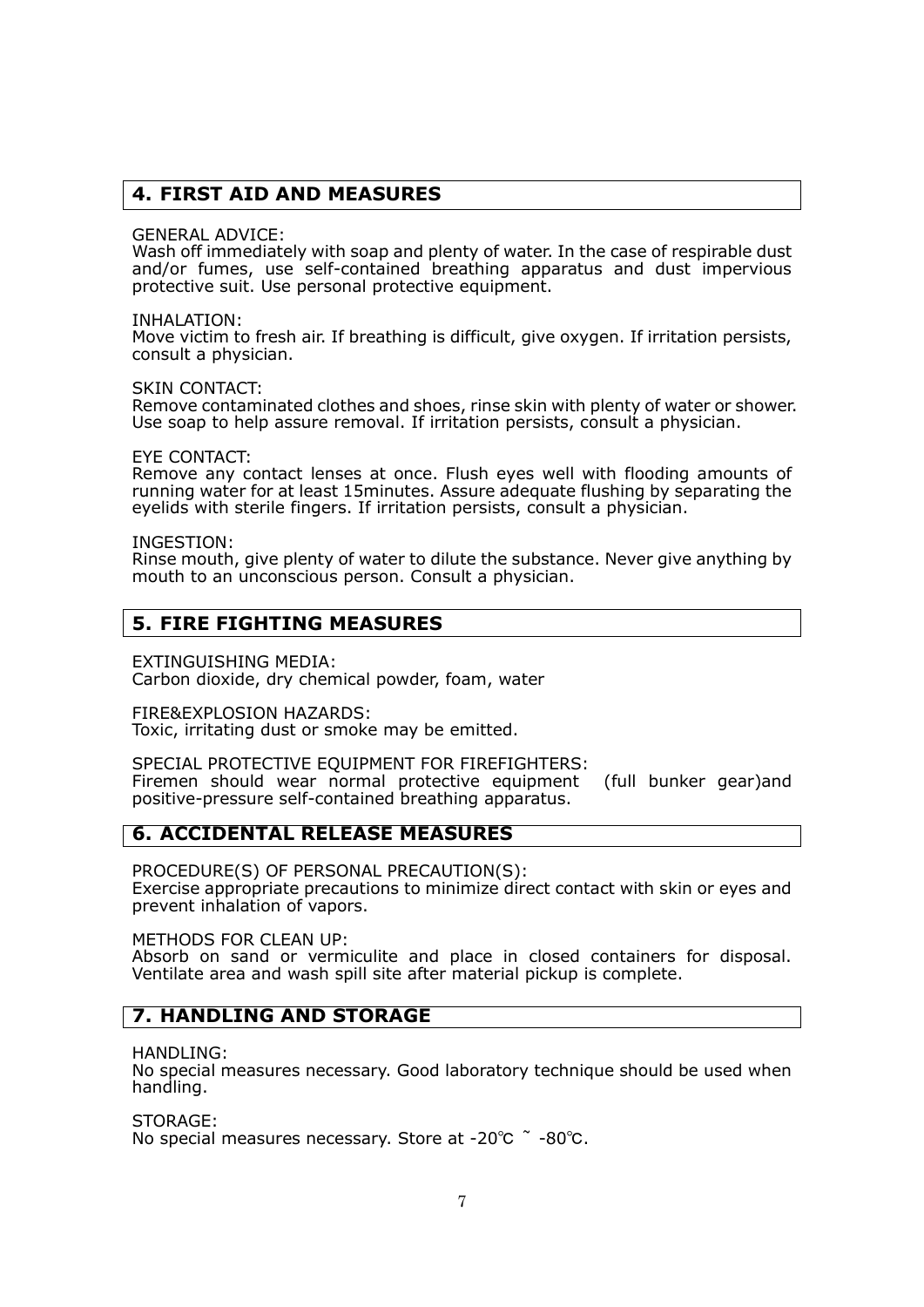#### **8. EXPOSURE CONTROLS/PERSONAL PROTECTION**

ENGINEERING MEASURES:

Use exhaust ventilation to keep airborne concentrations below exposure limits. Use only with adequate ventilation.

VENTILATION: Local Exhaust; Necessary, Mechanical(General); Recommended

PERSONAL PROTECTION;

Respiratory protection:

Use a NIOSH/MSHA or European Standard EN149 approved respirator if the vapor concentrations exceed regulatory guidelines.

| Hand protection: | Chemical resistant gloves |  |
|------------------|---------------------------|--|
| Eye protection:  | Safety glasses (goggles)  |  |
| Skin protection: | Protective clothing       |  |

#### **9. PHYSICAL AND CHEMICAL PROPERTIES**

MELTING POINT: VAPOR DENSITY: Not available VAPOR PRESSURE:

APPEARANCE: Clear aqueous solution BOILING POINT: Above 100 degree C<br>MELTING POINT: Not available FREEZING POINT: Below 0 degree C

#### **10. STABILITY AND REACTIVITY**

DECOMPOSITION: No date available.<br>CONDITIONS TO AVOID: Contact with stron HAZARDOUS POLYMERIZATION: Will not occur.

STABILITY: Stable, under normal handling and storage conditions. Contact with strong oxidants or fire.

### **11. TOXICOLOGICAL INFORMATION**

ACUTE TOXICITY DATA: Not available<br>
IRRITATION DATA: Not available IRRITATION DATA: Not available<br>MUTATION DATA: Not available MUTATION DATA: Not available<br>REPRODUCTIVE EFFECTS DATA: Not available REPRODUCTIVE EFFECTS DATA: TUMORIGENIC DATA: Not available

#### **12. ECOLOGICAL INFORMATION**

BIODEGRADABILITY: Not available<br>BIOACCUMULATION POTENTIAL: Not available BIOACCUMULATION POTENTIAL: Not available AQUATIC TOXICITY: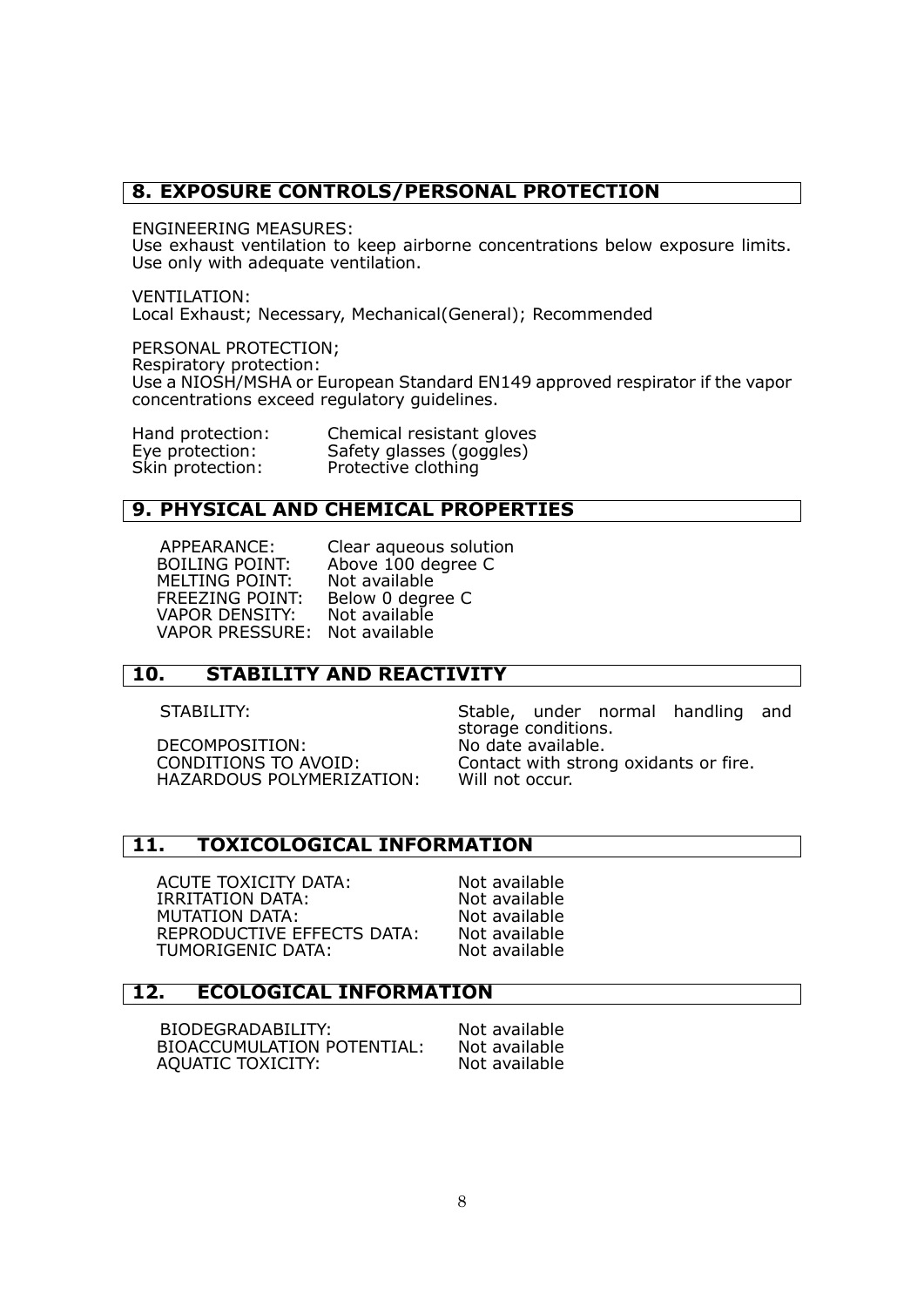## **13. DISPOSAL CONSIDERATION**

Dissolve or mix the material with a combustible solvent and burn in a chemical incinerator equipped with an afterburner and scrubber in accordance with all applicable regulations. Any disposal practice must be in compliance with country, local, state, and federal laws and regulations (contact country, local or state environmental agency for specific rules.)

#### **14. TRANSPORT INFORMATION**

DOT(Department of Transportation):

IATA:<br>DOT(Department of Transportation): Not a Hazardous Material for DOT shipping.

## **15. REGULATORY INFORMATION**

Comply with all countries, national and local regulations.

## **16. OTHER INFORMATION**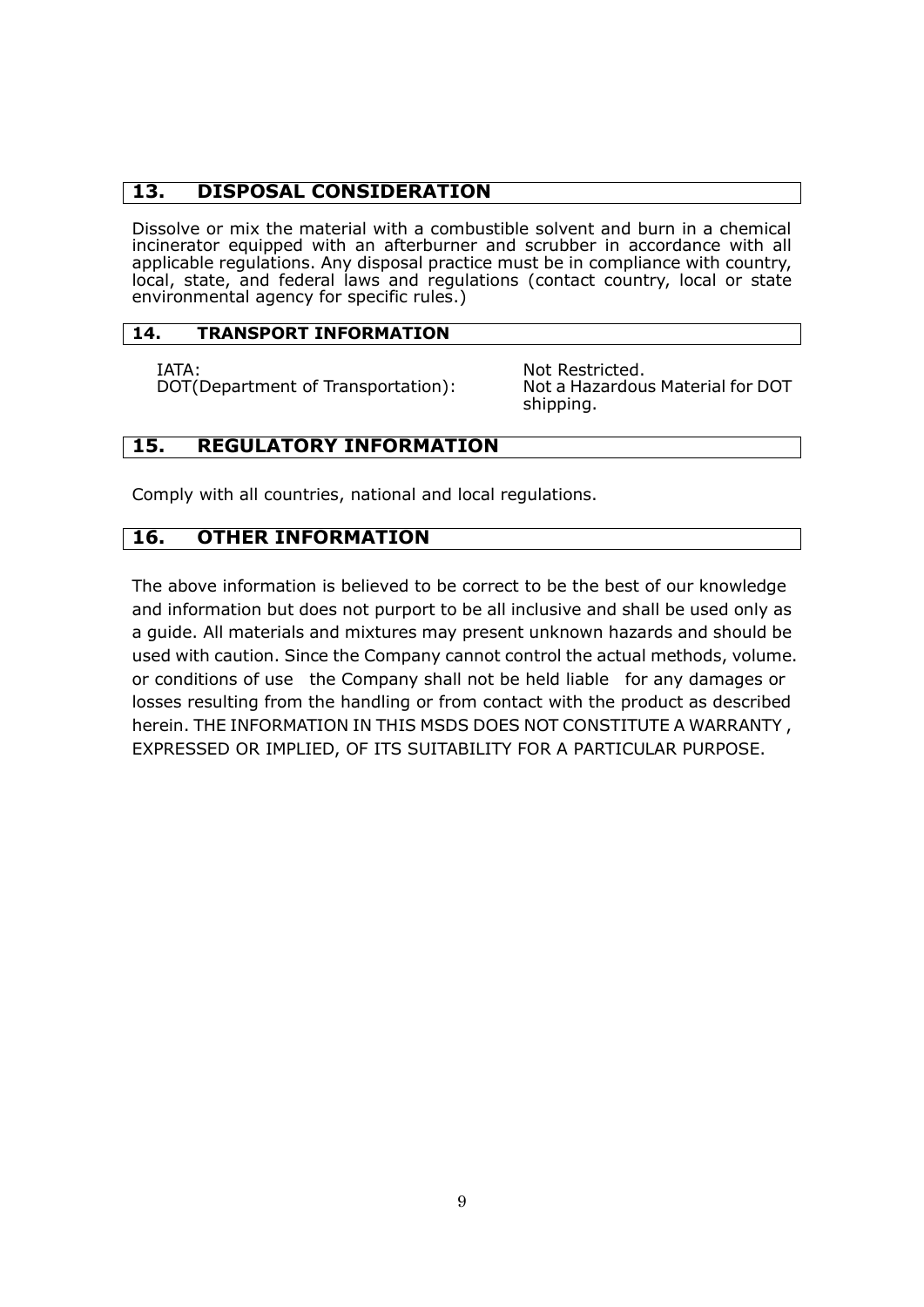

# **Product Name: SP6 RNA Polymerase(80,000 units / mL)**

#### **Identified use: Laboratory chemicals**

#### **Company/Undertaking Identification**

CellFree Sciences Co., Ltd Yokohama Bio Industry Center, 1-6 Suehiro-cho Tsurumi-ku, Yokohama, Kanagawa 230-0045, Japan

Contact Information Sales & Marketing Department E-mail: tech-sales@cfsciences.com Tel: +81-(0)45-345-2625

## **2. HAZARDOUS IDENTIFICATION**

#### **Classification of the substance or mixture**

The product is not classified according to the Globally harmonized System (GHS).

#### **Classification according to Directive 67/548/EEC or Directive 1999/45/EC**

Not applicable. Product has been classified as none-hazardous.

#### **Label elements**

GHS label elements: Void Hazard pictograms: Void Signal word: Void Hazard Statements: Void Classification system: NFPA rating Health  $= 0$  $Fire = 0$ Reactivity  $= 0$ 

HMIS-rating: Health  $= 0$  $Fire = 0$ Reactivity  $= 0$ 

OSHA hazard Overview: Not applicable Target organ(s): May cause kidney damage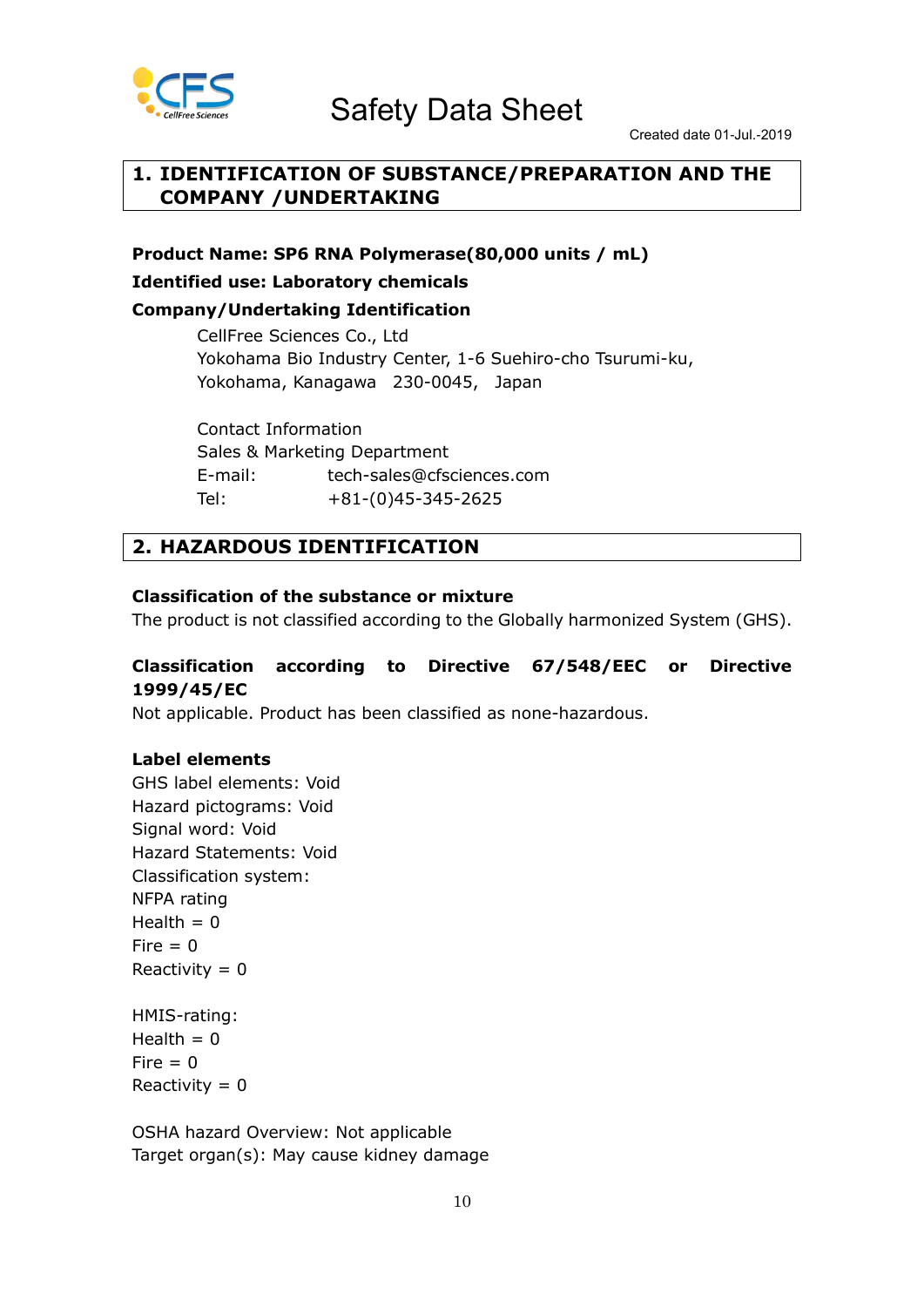| <b>Physical State:</b> | Aqueous solution                                      |
|------------------------|-------------------------------------------------------|
|                        | Principal Routes of exposure/Potential Health Effects |
| Eyes                   | No information available                              |
| Skin                   | No information available                              |
| Inhalation             | No information available                              |
| Ingestion              | Maybe harmful if swallowed                            |
|                        |                                                       |

#### Specific effects

| Carcinogenic Effects     | No information available |
|--------------------------|--------------------------|
| <b>Mutagenic Effects</b> | No information available |
| Reproductive Toxicity    | No information available |
| Sensitization            | No information available |

### **3. COMPOSITION/INFORMATION ON INGREDIENTS**

| <b>CHEMICAL NAME</b>                       | Concentration,% | CAS No.   |
|--------------------------------------------|-----------------|-----------|
| Glycerol                                   | $50 - 75$       | 56-81-5   |
| Polyethylene glycol tert-octylphenyl ether | Less than 1     | 9002-93-1 |

## **4. FIRST AID AND MEASURES**

#### GENERAL ADVICE:

Wash off immediately with soap and plenty of water. In the case of respirable dust and/or fumes, use self-contained breathing apparatus and dust impervious protective suit. Use personal protective equipment. Ĩ

INHALATION:

Move victim to fresh air. If breathing is difficult, give oxygen. If irritation persists, consult a physician.

SKIN CONTACT:

Remove contaminated clothes and shoes, rinse skin with plenty of water or shower. Use soap to help assure removal. If irritation persists, consult a physician.

#### EYE CONTACT:

Remove any contact lenses at once. Flush eyes well with flooding amounts of running water for at least 15minutes. Assure adequate flushing by separating the eyelids with sterile fingers. If irritation persists, consult a physician.

INGESTION:

Rinse mouth, give plenty of water to dilute the substance. Never give anything by mouth to an unconscious person. Consult a physician.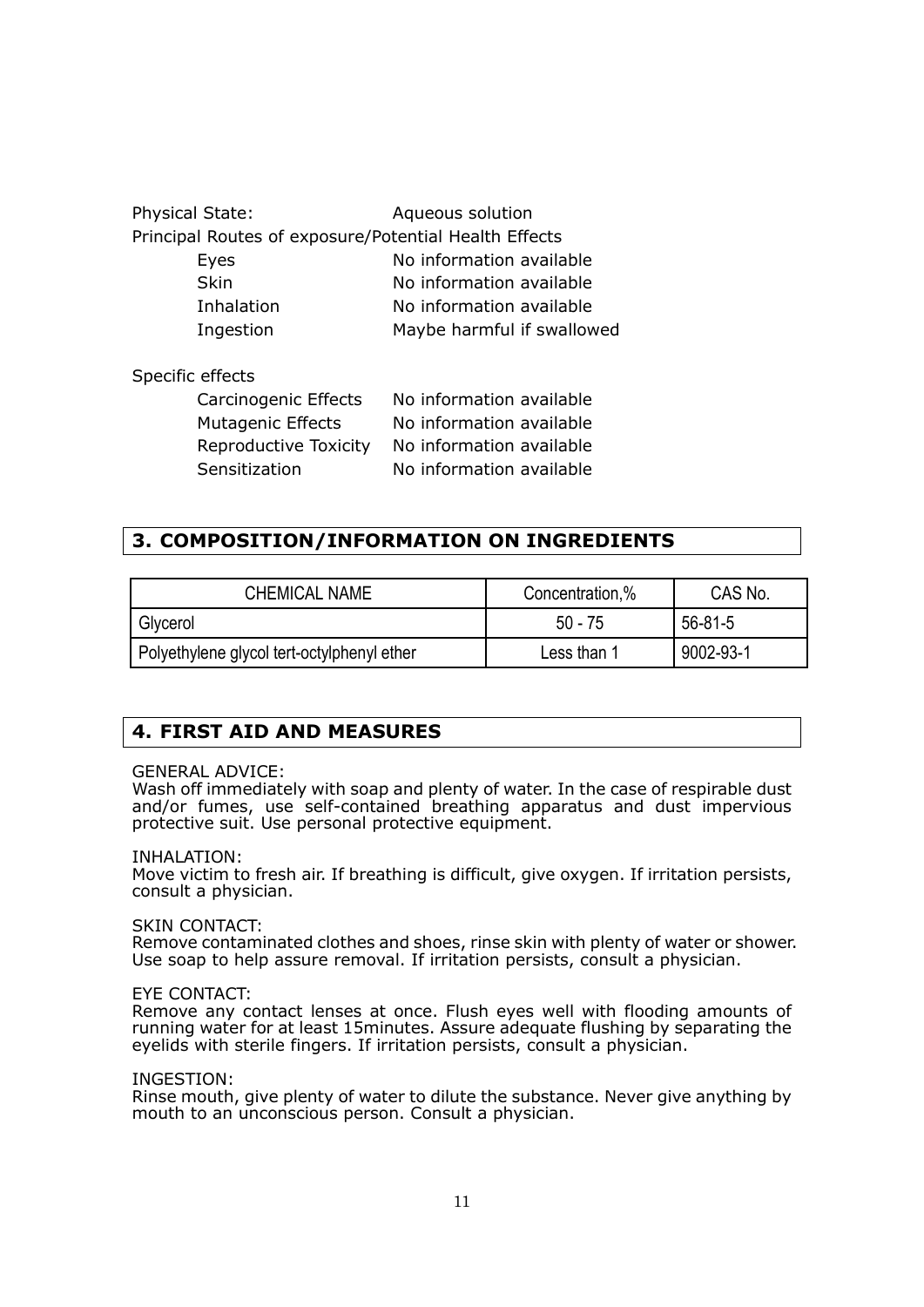## **5. FIRE FIGHTING MEASURES**

EXTINGUISHING MEDIA:

Carbon dioxide, dry chemical powder, foam, water

FIRE&EXPLOSION HAZARDS:

Toxic, irritating dust or smoke may be emitted.

SPECIAL PROTECTIVE EQUIPMENT FOR FIREFIGHTERS: Firemen should wear normal protective equipment (full bunker gear)and positive-pressure self-contained breathing apparatus.

## **6. ACCIDENTAL RELEASE MEASURES**

PROCEDURE(S) OF PERSONAL PRECAUTION(S): Exercise appropriate precautions to minimize direct contact with skin or eyes and prevent inhalation of vapors.

METHODS FOR CLEAN UP:

Absorb on sand or vermiculite and place in closed containers for disposal. Ventilate area and wash spill site after material pickup is complete.

## **7. HANDLING AND STORAGE**

HANDLING:

No special measures necessary. Good laboratory technique should be used when handling.

STORAGE:

No special measures necessary. Store at -20℃ ~ -80℃. :

## **8. EXPOSURE CONTROLS/PERSONAL PROTECTION**

ENGINEERING MEASURES:

Use exhaust ventilation to keep airborne concentrations below exposure limits. Use only with adequate ventilation.

VENTILATION: Local Exhaust; Necessary, Mechanical(General); Recommended

PERSONAL PROTECTION; Respiratory protection: Use a NIOSH/MSHA or European Standard EN149 approved respirator if the vapor concentrations exceed regulatory guidelines.

| Hand protection: | Chemical resistant gloves |
|------------------|---------------------------|
| Eye protection:  | Safety glasses (goggles)  |
| Skin protection: | Protective clothing       |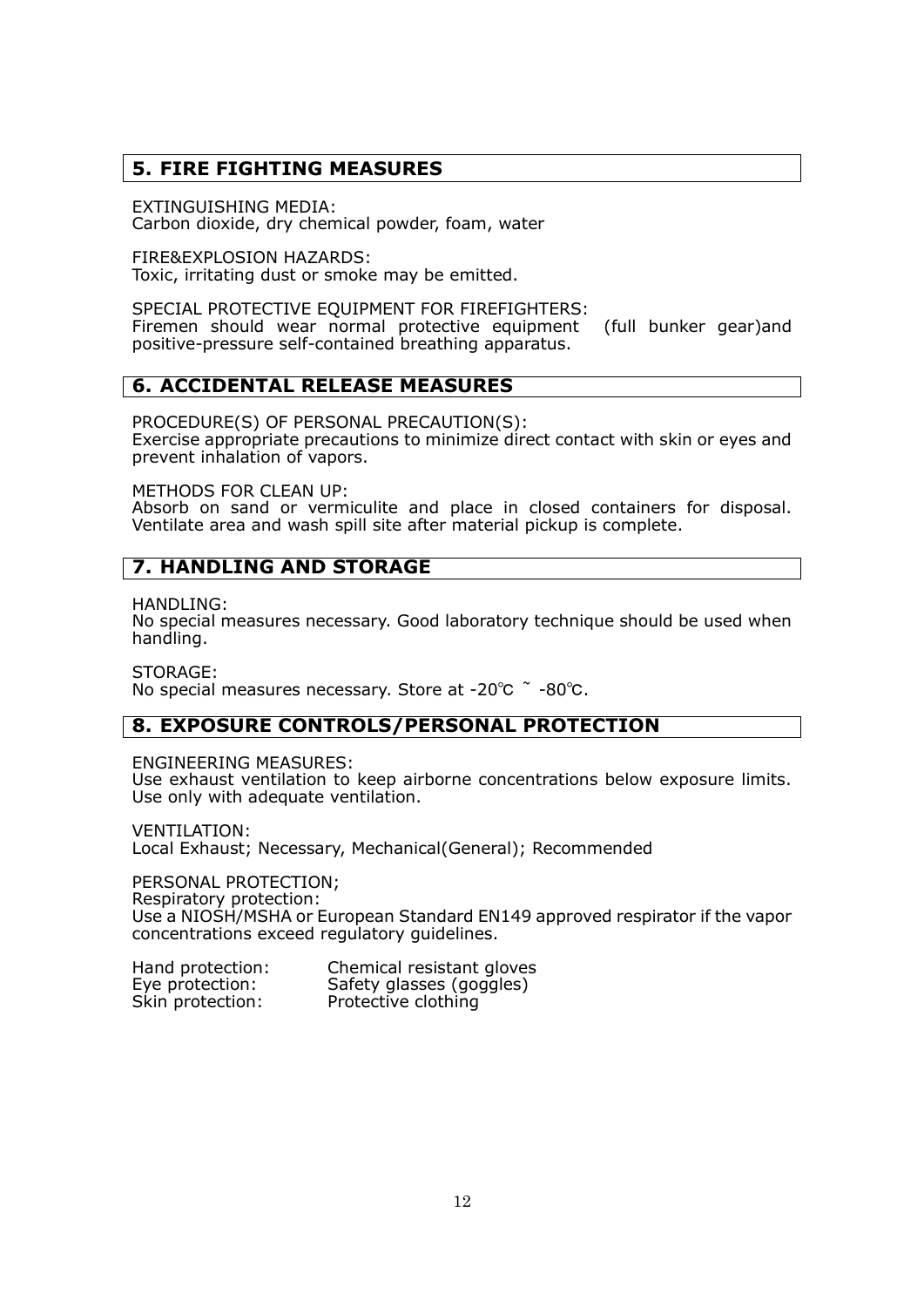### **9. PHYSICAL AND CHEMICAL PROPERTIES**

APPEARANCE: Fluid BOILING POINT: MELTING POINT: Not available FREEZING POINT: Not applicable<br>VAPOR DENSITY: Not available VAPOR DENSITY: VAPOR PRESSURE: Not available

## **10. STABILITY AND REACTIVITY**

DECOMPOSITION: No date available.<br>CONDITIONS TO AVOID: Contact with stron HAZARDOUS POLYMERIZATION: Will not occur.

STABILITY: Stable, under normal handling and storage conditions. Contact with strong oxidants or fire.

### **11. TOXICOLOGICAL INFORMATION**

ACUTE TOXICITY DATA: Not available<br>IRRITATION DATA: Not available IRRITATION DATA: MUTATION DATA: Not available REPRODUCTIVE EFFECTS DATA: Not available<br>TUMORIGENIC DATA: Not available TUMORIGENIC DATA:

### **12. ECOLOGICAL INFORMATION**

BIODEGRADABILITY: Not available<br>BIOACCUMULATION POTENTIAL: Not available BIOACCUMULATION POTENTIAL: AQUATIC TOXICITY: Not available

## **13. DISPOSAL CONSIDERATION**

Dissolve or mix the material with a combustible solvent and burn in a chemical incinerator equipped with an afterburner and scrubber in accordance with all applicable regulations. Any disposal practice must be in compliance with country, local, state, and federal laws and regulations (contact country, local or state environmental agency for specific rules.)

#### **14. TRANSPORT INFORMATION**

DOT(Department of Transportation):

IATA:<br>DOT(Department of Transportation): Not a Hazardous Material for DOT shipping.

#### **15. REGULATORY INFORMATION**

Comply with all countries, national and local regulations.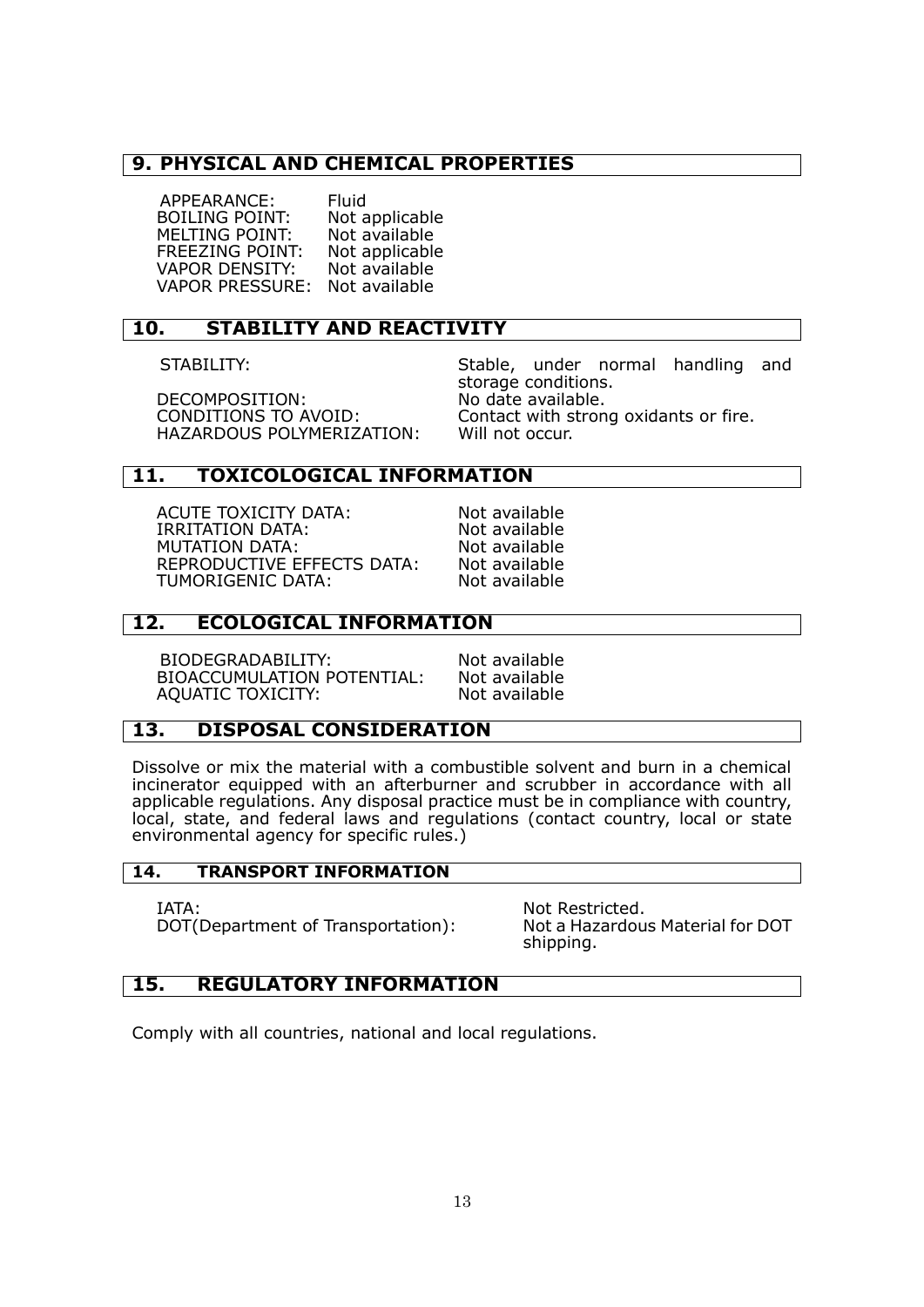## **16. OTHER INFORMATION**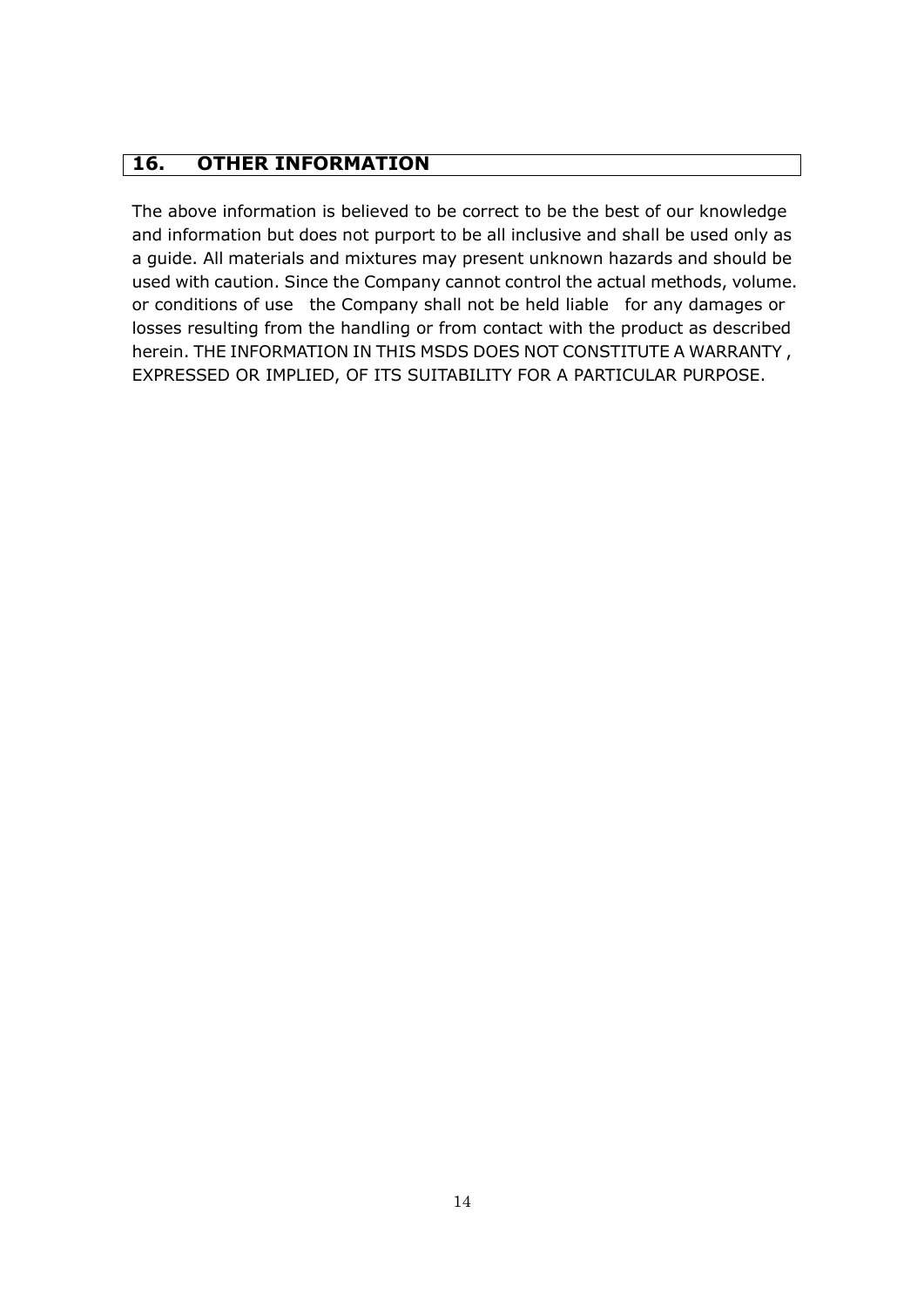

# **Product Name: RNase Inhibitor(80,000 units / mL)**

## **Identified use: Laboratory chemicals**

#### **Company/Undertaking Identification**

CellFree Sciences Co., Ltd Yokohama Bio Industry Center, 1-6 Suehiro-cho Tsurumi-ku, Yokohama, Kanagawa 230-0045, Japan

Contact Information Sales & Marketing Department E-mail: tech-sales@cfsciences.com Tel: +81-(0)45-345-2625

## **2. HAZARDOUS IDENTIFICATION**

#### **Classification of the substance or mixture**

The product is not classified according to the Globally harmonized System (GHS).

#### **Classification according to Directive 67/548/EEC or Directive 1999/45/EC**

Not applicable. Product has been classified as none-hazardous.

#### **Label elements**

GHS label elements: Void Hazard pictograms: Void Signal word: Void Hazard Statements: Void Classification system: NFPA rating Health  $= 0$  $Fire = 0$ Reactivity  $= 0$ 

HMIS-rating: Health  $= 0$  $Fire = 0$ Reactivity  $= 0$ 

OSHA hazard Overview: Not applicable Target organ(s): May cause kidney damage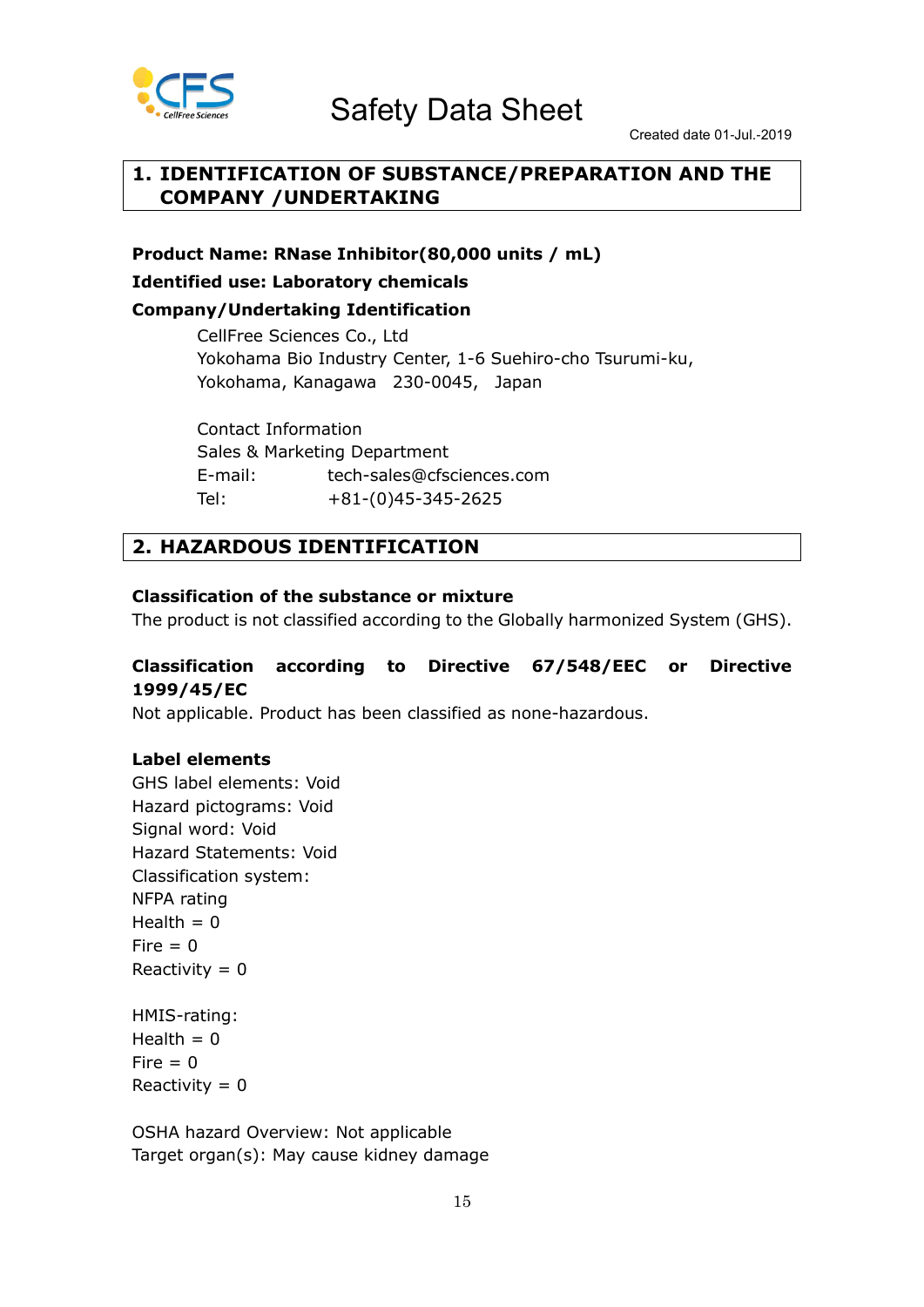| Physical State:                                       | Aqueous solution           |
|-------------------------------------------------------|----------------------------|
| Principal Routes of exposure/Potential Health Effects |                            |
| Eyes                                                  | No information available   |
| <b>Skin</b>                                           | No information available   |
| Inhalation                                            | No information available   |
| Ingestion                                             | Maybe harmful if swallowed |
| Specific effects                                      |                            |
| Carcinogenic Effects                                  | No information available   |
| <b>Mutagenic Effects</b>                              | No information available   |
| Reproductive Toxicity                                 | No information available   |

## **3. COMPOSITION/INFORMATION ON INGREDIENTS**

Sensitization No information available

| <b>CHEMICAL NAME</b> | Concentration,% | CAS No. |
|----------------------|-----------------|---------|
| Glycerol             | 25 -<br>50      | 56-81-5 |

#### **4. FIRST AID AND MEASURES**

#### GENERAL ADVICE:

Wash off immediately with soap and plenty of water. In the case of respirable dust and/or fumes, use self-contained breathing apparatus and dust impervious protective suit. Use personal protective equipment.

INHALATION:

Move victim to fresh air. If breathing is difficult, give oxygen. If irritation persists, consult a physician.

SKIN CONTACT:

Remove contaminated clothes and shoes, rinse skin with plenty of water or shower. Use soap to help assure removal. If irritation persists, consult a physician.

#### EYE CONTACT:

Remove any contact lenses at once. Flush eyes well with flooding amounts of running water for at least 15minutes. Assure adequate flushing by separating the eyelids with sterile fingers. If irritation persists, consult a physician.

#### INGESTION:

Rinse mouth, give plenty of water to dilute the substance. Never give anything by mouth to an unconscious person. Consult a physician.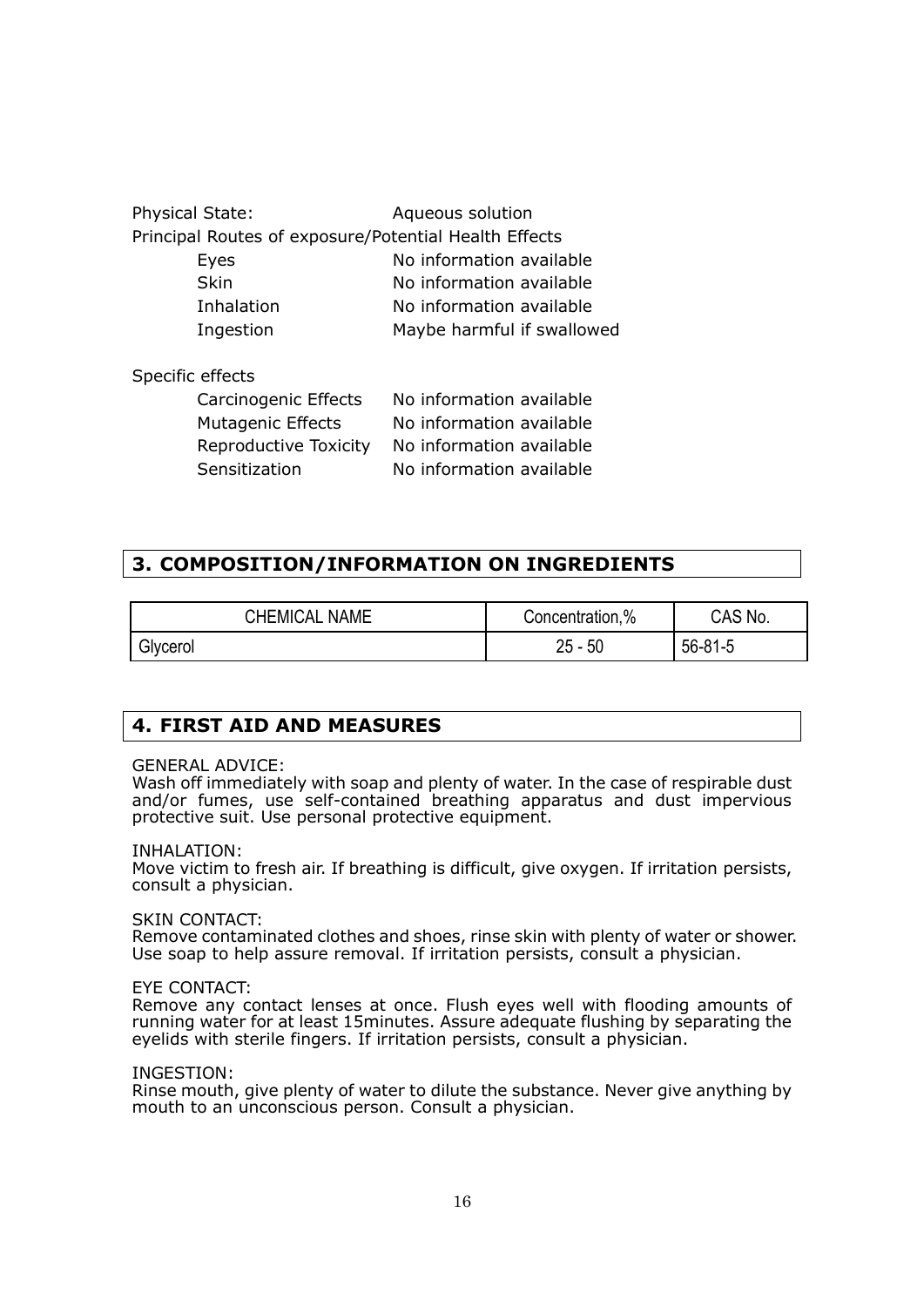## **5. FIRE FIGHTING MEASURES**

EXTINGUISHING MEDIA:

Carbon dioxide, dry chemical powder, foam, water

FIRE&EXPLOSION HAZARDS:

Toxic, irritating dust or smoke may be emitted.

SPECIAL PROTECTIVE EQUIPMENT FOR FIREFIGHTERS: Firemen should wear normal protective equipment (full bunker gear)and positive-pressure self-contained breathing apparatus.

## **6. ACCIDENTAL RELEASE MEASURES**

PROCEDURE(S) OF PERSONAL PRECAUTION(S): Exercise appropriate precautions to minimize direct contact with skin or eyes and prevent inhalation of vapors.

METHODS FOR CLEAN UP:

Absorb on sand or vermiculite and place in closed containers for disposal. Ventilate area and wash spill site after material pickup is complete.

## **7. HANDLING AND STORAGE**

HANDLING:

No special measures necessary. Good laboratory technique should be used when handling.

STORAGE:

No special measures necessary. Store at -20℃ ~ -80℃.

## **8. EXPOSURE CONTROLS/PERSONAL PROTECTION**

ENGINEERING MEASURES:

Use exhaust ventilation to keep airborne concentrations below exposure limits. Use only with adequate ventilation.

VENTILATION: Local Exhaust; Necessary, Mechanical(General); Recommended

PERSONAL PROTECTION; Respiratory protection: Use a NIOSH/MSHA or European Standard EN149 approved respirator if the vapor concentrations exceed regulatory guidelines.

| Hand protection: | Chemical resistant gloves |
|------------------|---------------------------|
| Eye protection:  | Safety glasses (goggles)  |
| Skin protection: | Protective clothing       |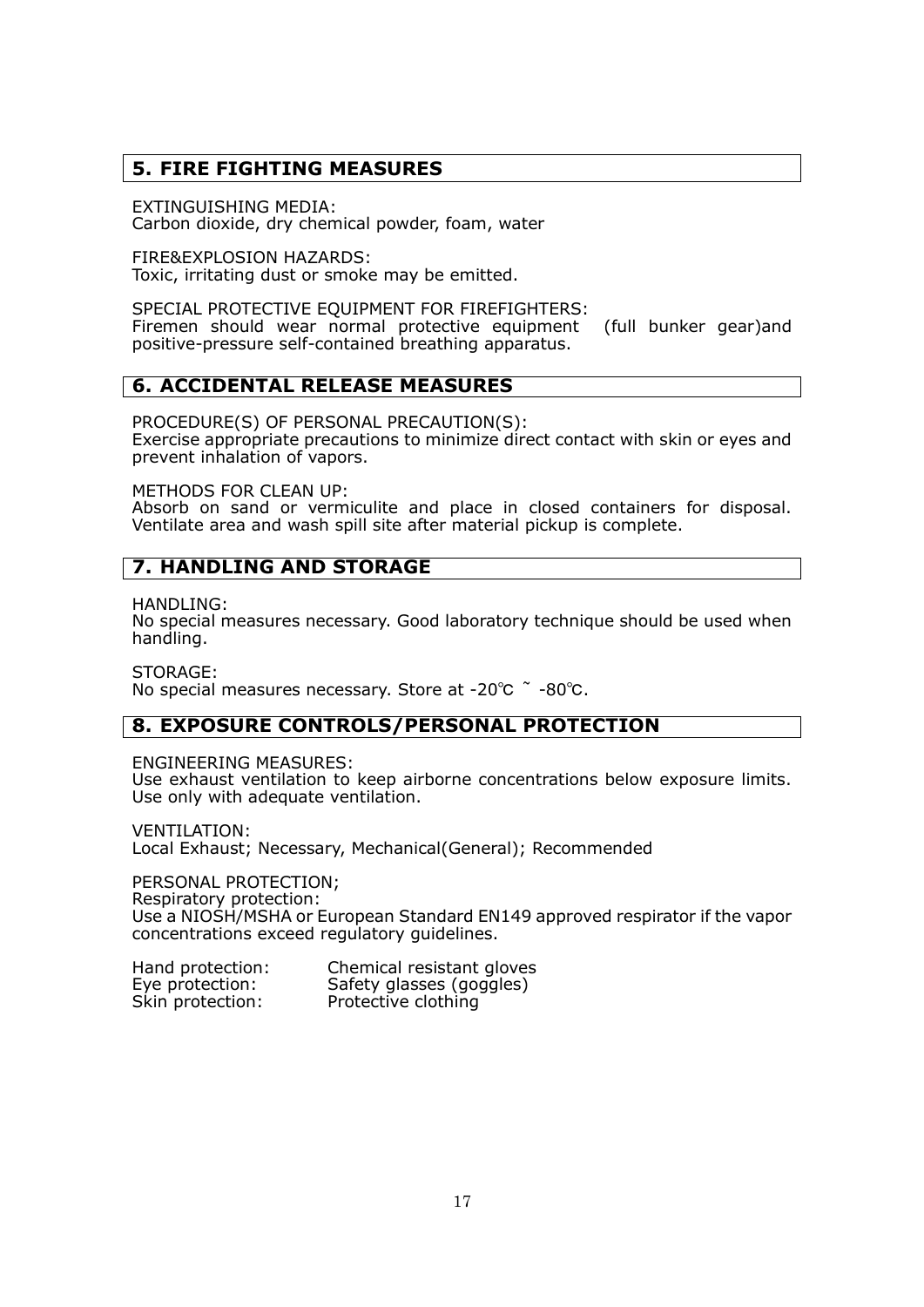### **9. PHYSICAL AND CHEMICAL PROPERTIES**

APPEARANCE: Fluid BOILING POINT: MELTING POINT: Not available FREEZING POINT: Not applicable<br>VAPOR DENSITY: Not available VAPOR DENSITY: VAPOR PRESSURE: Not available

## **10. STABILITY AND REACTIVITY**

DECOMPOSITION: No date available.<br>CONDITIONS TO AVOID: Contact with stron HAZARDOUS POLYMERIZATION: Will not occur.

STABILITY: Stable, under normal handling and storage conditions. Contact with strong oxidants or fire.

### **11. TOXICOLOGICAL INFORMATION**

ACUTE TOXICITY DATA: Not available<br>IRRITATION DATA: Not available IRRITATION DATA: MUTATION DATA: Not available REPRODUCTIVE EFFECTS DATA: Not available<br>TUMORIGENIC DATA: Not available TUMORIGENIC DATA:

### **12. ECOLOGICAL INFORMATION**

BIODEGRADABILITY: Not available<br>BIOACCUMULATION POTENTIAL: Not available BIOACCUMULATION POTENTIAL: AQUATIC TOXICITY: Not available

## **13. DISPOSAL CONSIDERATION**

Dissolve or mix the material with a combustible solvent and burn in a chemical incinerator equipped with an afterburner and scrubber in accordance with all applicable regulations. Any disposal practice must be in compliance with country, local, state, and federal laws and regulations (contact country, local or state environmental agency for specific rules.)

#### **14. TRANSPORT INFORMATION**

DOT(Department of Transportation):

IATA:<br>DOT(Department of Transportation): Not a Hazardous Material for DOT shipping.

#### **15. REGULATORY INFORMATION**

Comply with all countries, national and local regulations.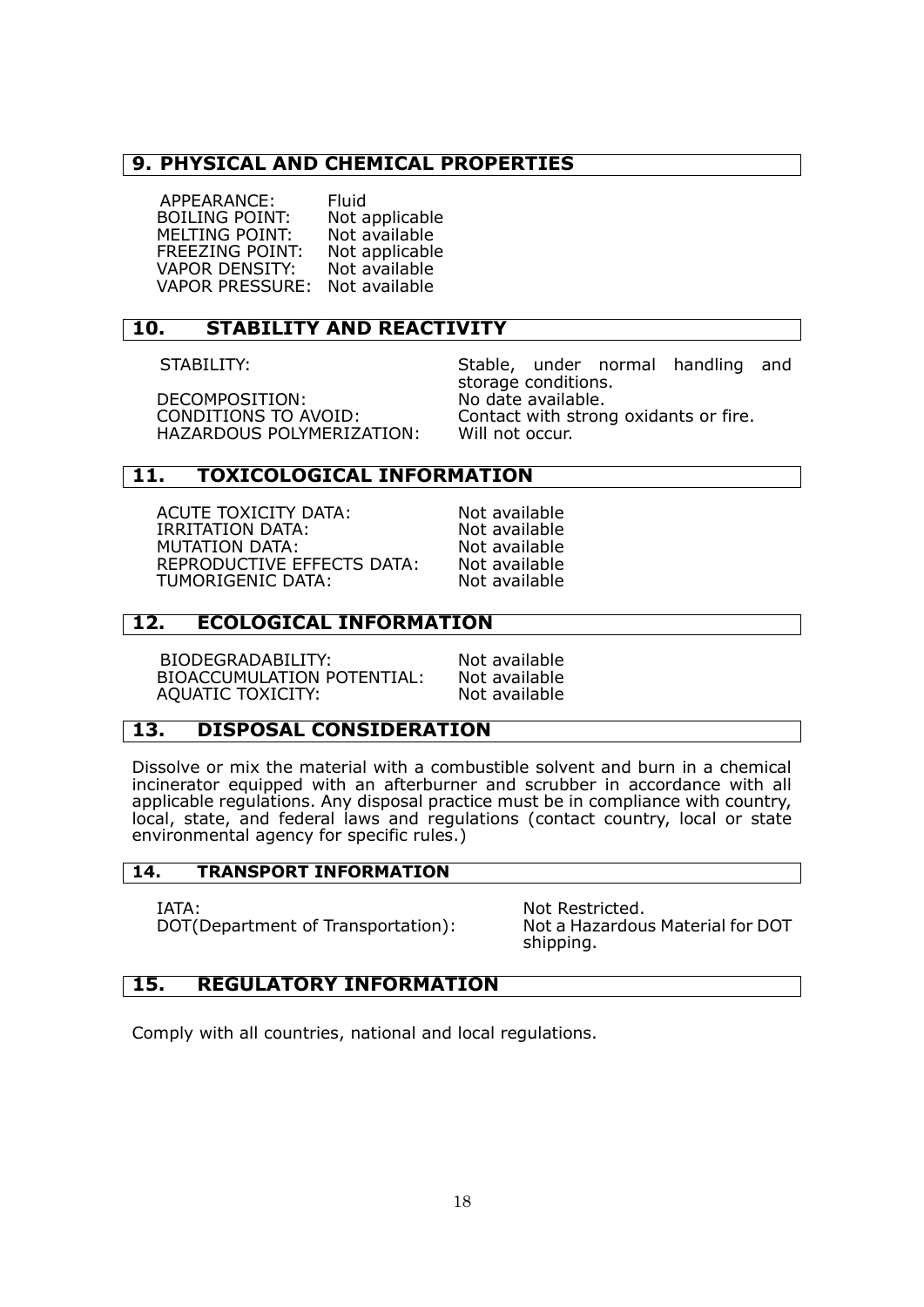## **16. OTHER INFORMATION**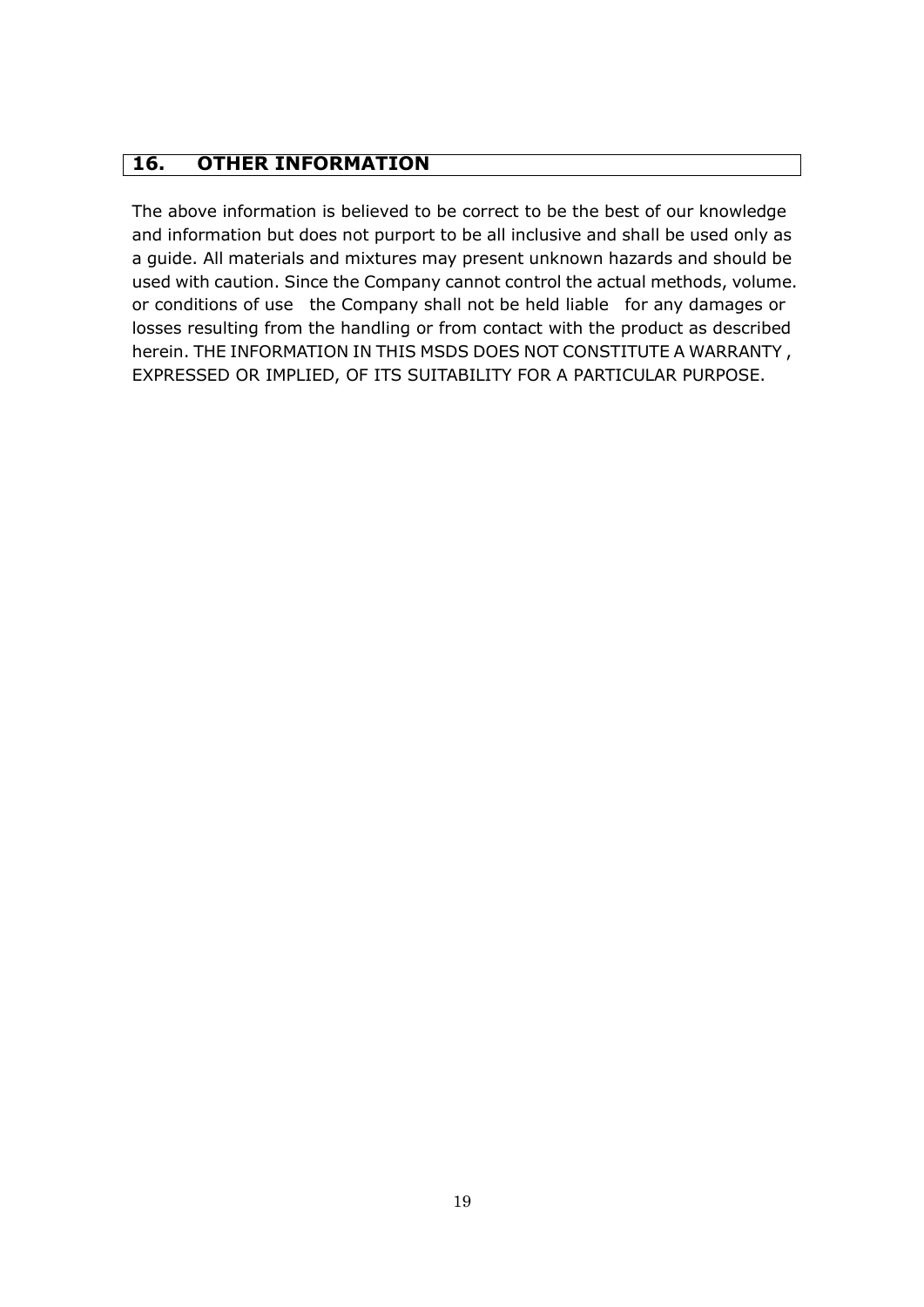

## **Product Name: 5x Transcription Buffer LM Identified use: Laboratory chemicals Company/Undertaking Identification**

CellFree Sciences Co., Ltd Yokohama Bio Industry Center, 1-6 Suehiro-cho Tsurumi-ku, Yokohama, Kanagawa 230-0045, Japan

Contact Information Sales & Marketing Department E-mail: tech-sales@cfsciences.com Tel: +81-(0)45-345-2625

## **2. HAZARDOUS IDENTIFICATION**

| <b>Physical State:</b>                                | Aqueous solution           |
|-------------------------------------------------------|----------------------------|
| Principal Routes of exposure/Potential Health Effects |                            |
| Eyes                                                  | No information available   |
| <b>Skin</b>                                           | No information available   |
| Inhalation                                            | No information available   |
| Ingestion                                             | Maybe harmful if swallowed |
|                                                       |                            |

#### Specific effects

| Carcinogenic Effects     | No information available |
|--------------------------|--------------------------|
| <b>Mutagenic Effects</b> | No information available |
| Reproductive Toxicity    | No information available |
| Sensitization            | No information available |
|                          |                          |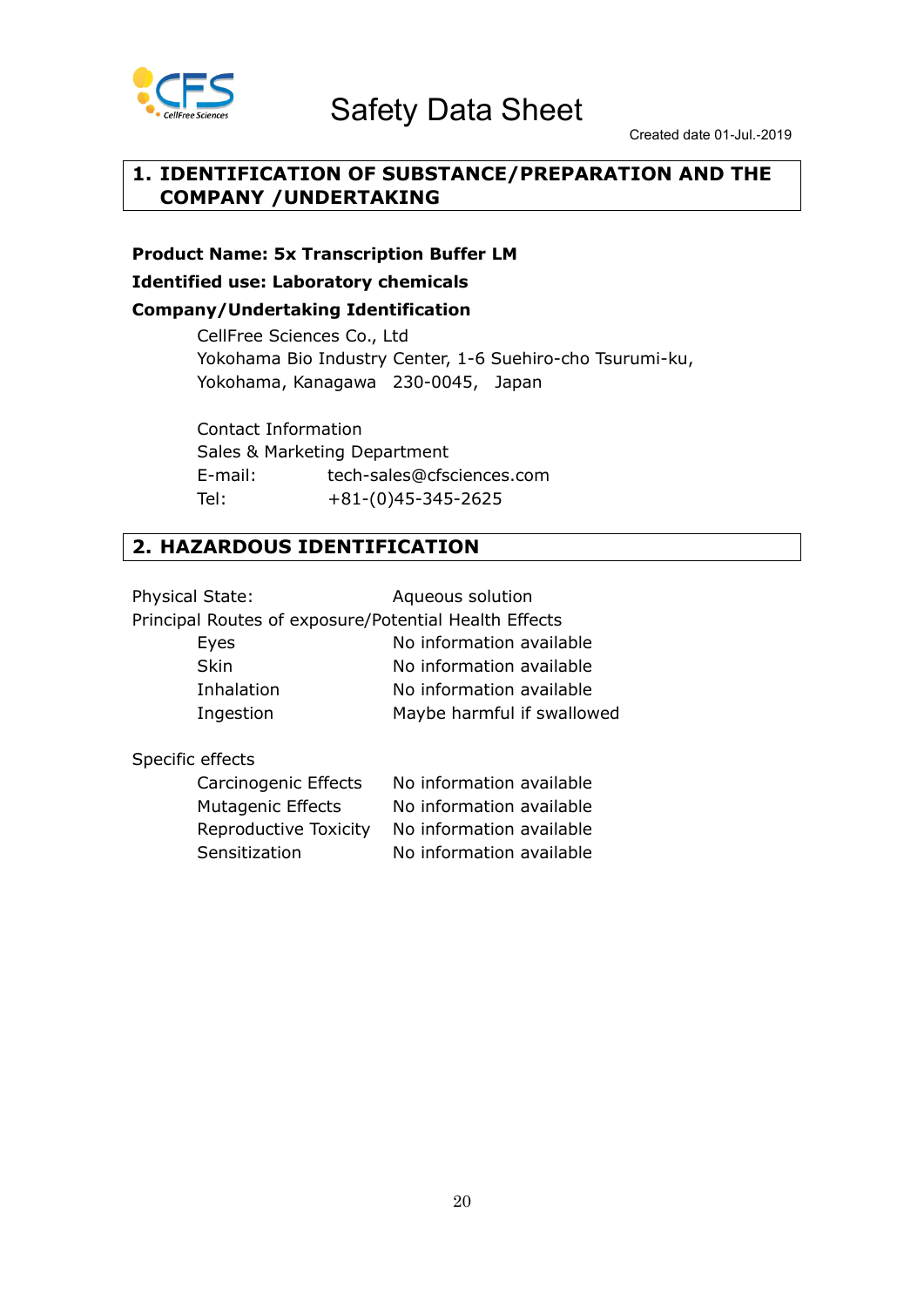## **3. COMPOSITION/INFORMATION ON INGREDIENTS**

#### **Hazardous/Non-hazardous Components**

The product contains no substances which, at their given concentration, are considered to be hazardous to health

| <b>CHEMICAL NAME</b>                                     | Concentration, w/v% | CAS No.    |
|----------------------------------------------------------|---------------------|------------|
| 2-[-4-(2-Hydroxyethyl)-1-piperazinyl]ethanesulfonic Acid | Less than 10        | 7365-45-9  |
| Threo-1,4-Dimercapto-2,3-butanediol                      | Less than 1         | 3483-12-3  |
| Magnesium Acetate Tetrahydrate                           | Less than 1         | 16674-78-5 |
| Spermidine Trihydrochloride                              | Less than 1         | 334-50-9   |

pH to be adjusted with potassium hydroxide(About pH8)

## **4. FIRST AID AND MEASURES**

#### GENERAL ADVICE:

Wash off immediately with soap and plenty of water. In the case of respirable dust and/or fumes, use self-contained breathing apparatus and dust impervious protective suit. Use personal protective equipment.

#### INHALATION:

Move victim to fresh air. If breathing is difficult, give oxygen. If irritation persists, consult a physician.

#### SKIN CONTACT:

Remove contaminated clothes and shoes, rinse skin with plenty of water or shower. Use soap to help assure removal. If irritation persists, consult a physician.

EYE CONTACT:

Remove any contact lenses at once. Flush eyes well with flooding amounts of running water for at least 15minutes. Assure adequate flushing by separating the eyelids with sterile fingers. If irritation persists, consult a physician.

INGESTION:

Rinse mouth, give plenty of water to dilute the substance. Never give anything by mouth to an unconscious person. Consult a physician.

## **5. FIRE FIGHTING MEASURES**

#### EXTINGUISHING MEDIA:

Carbon dioxide, dry chemical powder, foam, water

FIRE&EXPLOSION HAZARDS: Toxic, irritating dust or smoke may be emitted.

SPECIAL PROTECTIVE EQUIPMENT FOR FIREFIGHTERS: Firemen should wear normal protective equipment (full bunker gear)and positive-pressure self-contained breathing apparatus.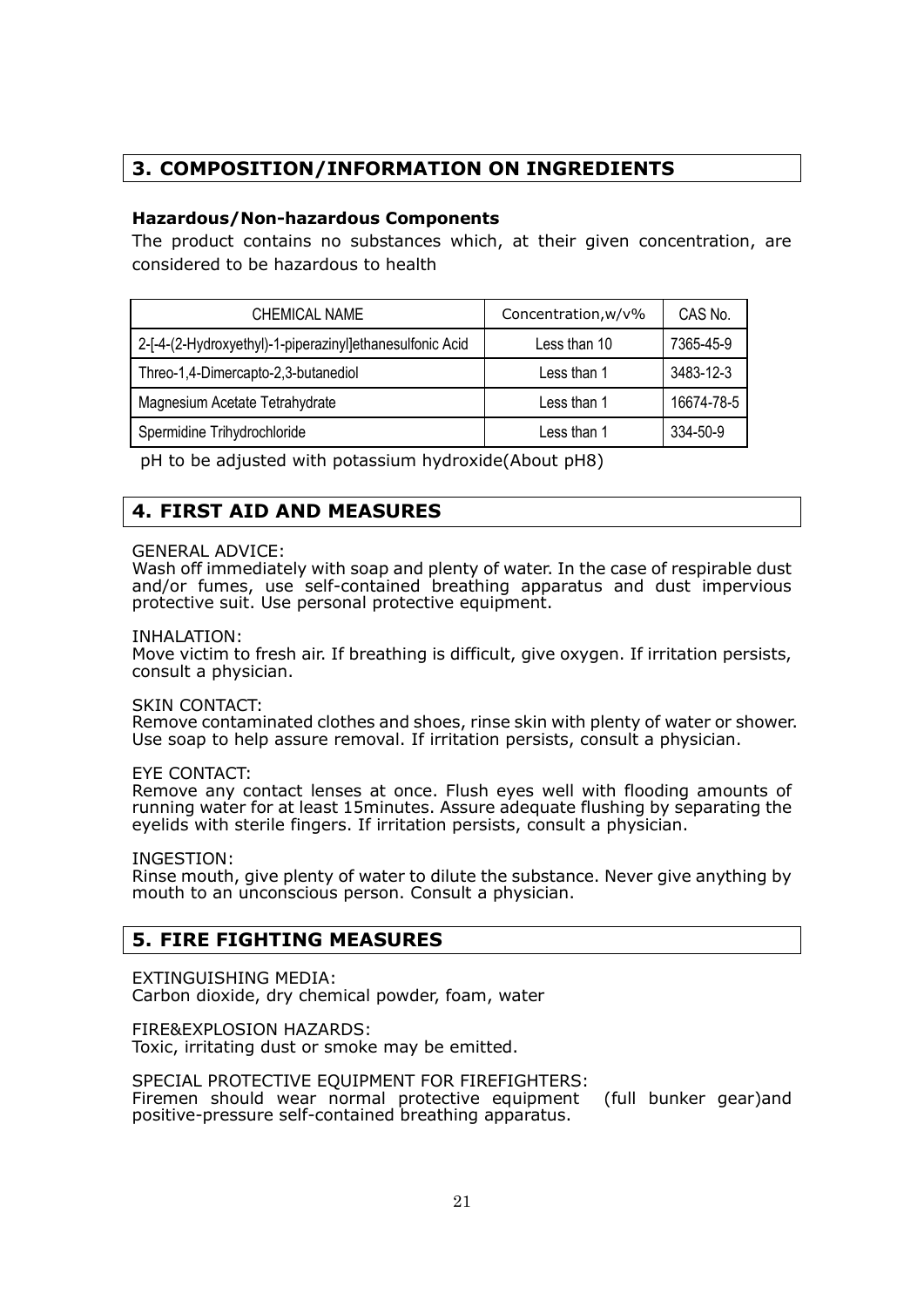## **6. ACCIDENTAL RELEASE MEASURES**

PROCEDURE(S) OF PERSONAL PRECAUTION(S):

Exercise appropriate precautions to minimize direct contact with skin or eyes and prevent inhalation of vapors.

METHODS FOR CLEAN UP:

Absorb on sand or vermiculite and place in closed containers for disposal. Ventilate area and wash spill site after material pickup is complete.

#### **7. HANDLING AND STORAGE**

HANDLING:

No special measures necessary. Good laboratory technique should be used when handling.

STORAGE: No special measures necessary. Store at -20℃ ~ -80℃. :

## **8. EXPOSURE CONTROLS/PERSONAL PROTECTION**

ENGINEERING MEASURES:

Use exhaust ventilation to keep airborne concentrations below exposure limits. Use only with adequate ventilation.

VENTILATION: Local Exhaust; Necessary, Mechanical(General); Recommended

PERSONAL PROTECTION; Respiratory protection: Use a NIOSH/MSHA or European Standard EN149 approved respirator if the vapor concentrations exceed regulatory guidelines.

| Hand protection: | Chemical resistant gloves |
|------------------|---------------------------|
| Eye protection:  | Safety glasses (goggles)  |
| Skin protection: | Protective clothing       |

## **9. PHYSICAL AND CHEMICAL PROPERTIES**

APPEARANCE: Clear aqueous solution BOILING POINT: Above 100 degree C<br>MELTING POINT: Not available MELTING POINT: Not available<br>FREEZING POINT: Below 0 degree C FREEZING POINT: VAPOR DENSITY: Not available VAPOR PRESSURE: Not available

## **10. STABILITY AND REACTIVITY**

DECOMPOSITION: No date available.<br>CONDITIONS TO AVOID: Contact with stron HAZARDOUS POLYMERIZATION:

STABILITY: Stable, under normal handling and storage conditions. Contact with strong oxidants or fire.<br>Will not occur.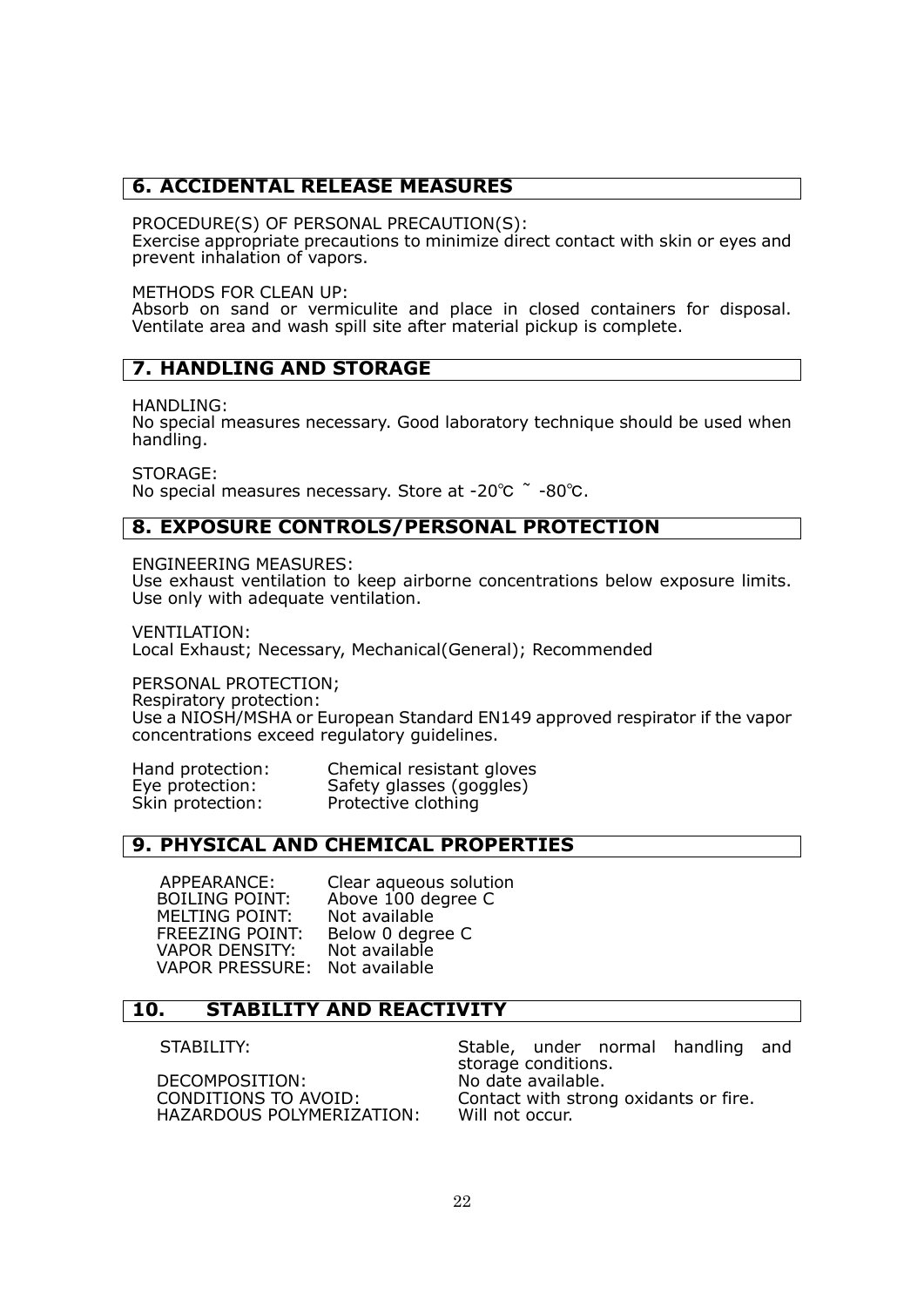### **11. TOXICOLOGICAL INFORMATION**

ACUTE TOXICITY DATA: Not available<br>
IRRITATION DATA: Not available IRRITATION DATA: MUTATION DATA: Not available REPRODUCTIVE EFFECTS DATA: Not available TUMORIGENIC DATA: Not available

### **12. ECOLOGICAL INFORMATION**

BIODEGRADABILITY: Not available BIOACCUMULATION POTENTIAL: Not available AQUATIC TOXICITY: Not available

### **13. DISPOSAL CONSIDERATION**

Dissolve or mix the material with a combustible solvent and burn in a chemical incinerator equipped with an afterburner and scrubber in accordance with all applicable regulations. Any disposal practice must be in compliance with country, local, state, and federal laws and regulations (contact country, local or state environmental agency for specific rules.)

#### **14. TRANSPORT INFORMATION**

IATA:  $\overline{D}$  DOT(Department of Transportation):  $\overline{D}$  Not A Hazardous Material for DOT DOT(Department of Transportation):

shipping.

## **15. REGULATORY INFORMATION**

Comply with all countries, national and local regulations.

#### **16. OTHER INFORMATION**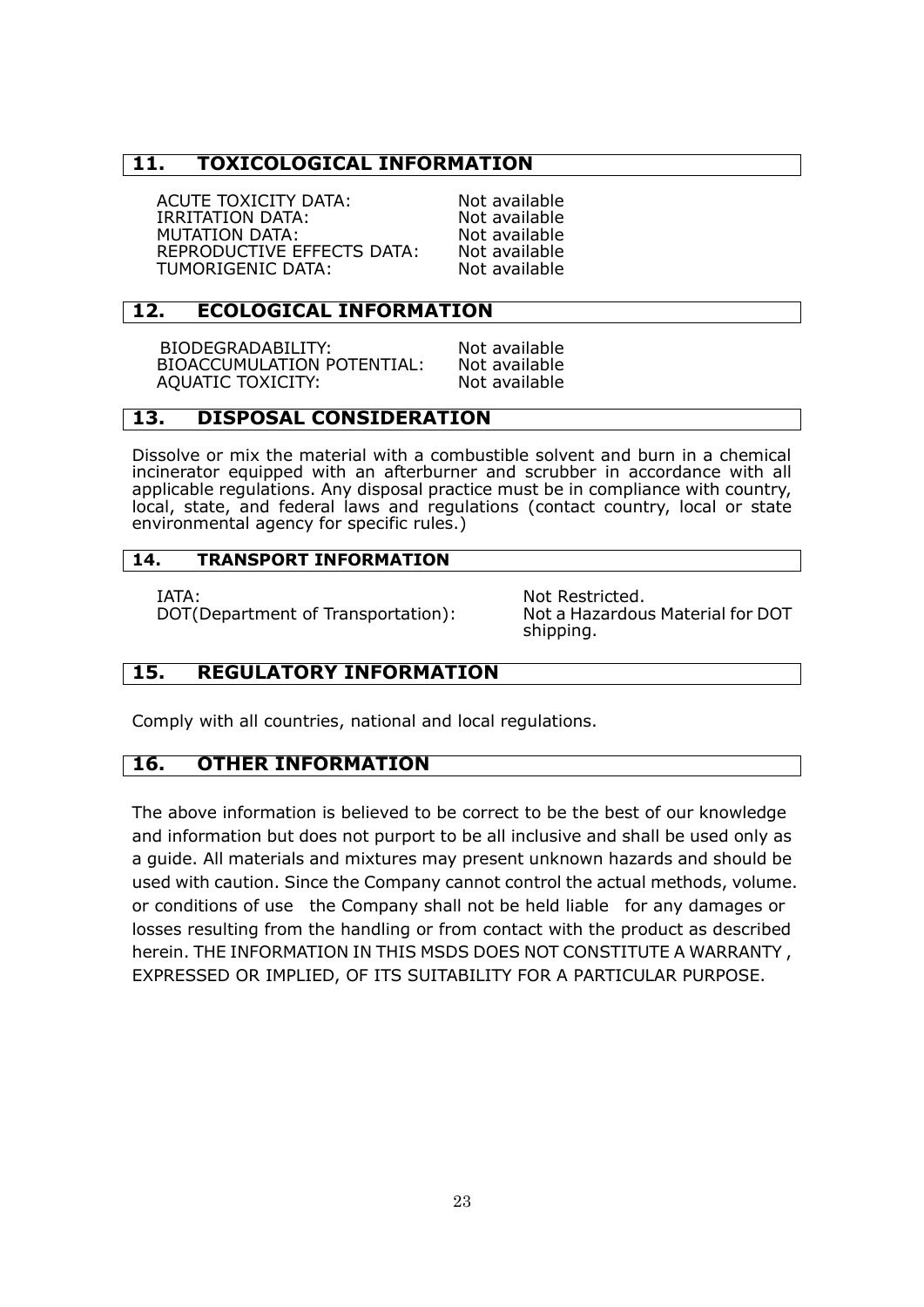

#### **Product Name: NTPmix**

## **Identified use: Laboratory chemicals Company/Undertaking Identification**

CellFree Sciences Co., Ltd Yokohama Bio Industry Center, 1-6 Suehiro-cho Tsurumi-ku, Yokohama, Kanagawa 230-0045, Japan

Contact Information Sales & Marketing Department E-mail: tech-sales@cfsciences.com Tel: +81-(0)45-345-2625

## **2. HAZARDOUS IDENTIFICATION**

| Physical State: | Aqueous solution |
|-----------------|------------------|
|-----------------|------------------|

|            | Principal Routes of exposure/Potential Health Effects |
|------------|-------------------------------------------------------|
| Eyes       | No information available                              |
| Skin       | No information available                              |
| Inhalation | No information available                              |
| Ingestion  | Maybe harmful if swallowed                            |

#### Specific effects

| No information available |
|--------------------------|
| No information available |
| No information available |
| No information available |
|                          |

## **3. COMPOSITION/INFORMATION ON INGREDIENTS**

#### **Hazardous/Non-hazardous Components**

The product contains no substances which, at their given concentration, are considered to be hazardous to health

| CHEMICAL NAME | Concentration, w/v% | CAS No.    |
|---------------|---------------------|------------|
| <b>ATP</b>    | Less than 2         | 51963-61-2 |
| <b>CTP</b>    | Less than 2         | 81012-87-5 |
| <b>GTP</b>    | Less than 2         | 36051-31-7 |
| <b>UTP</b>    | Less than 2         | 19817-92-6 |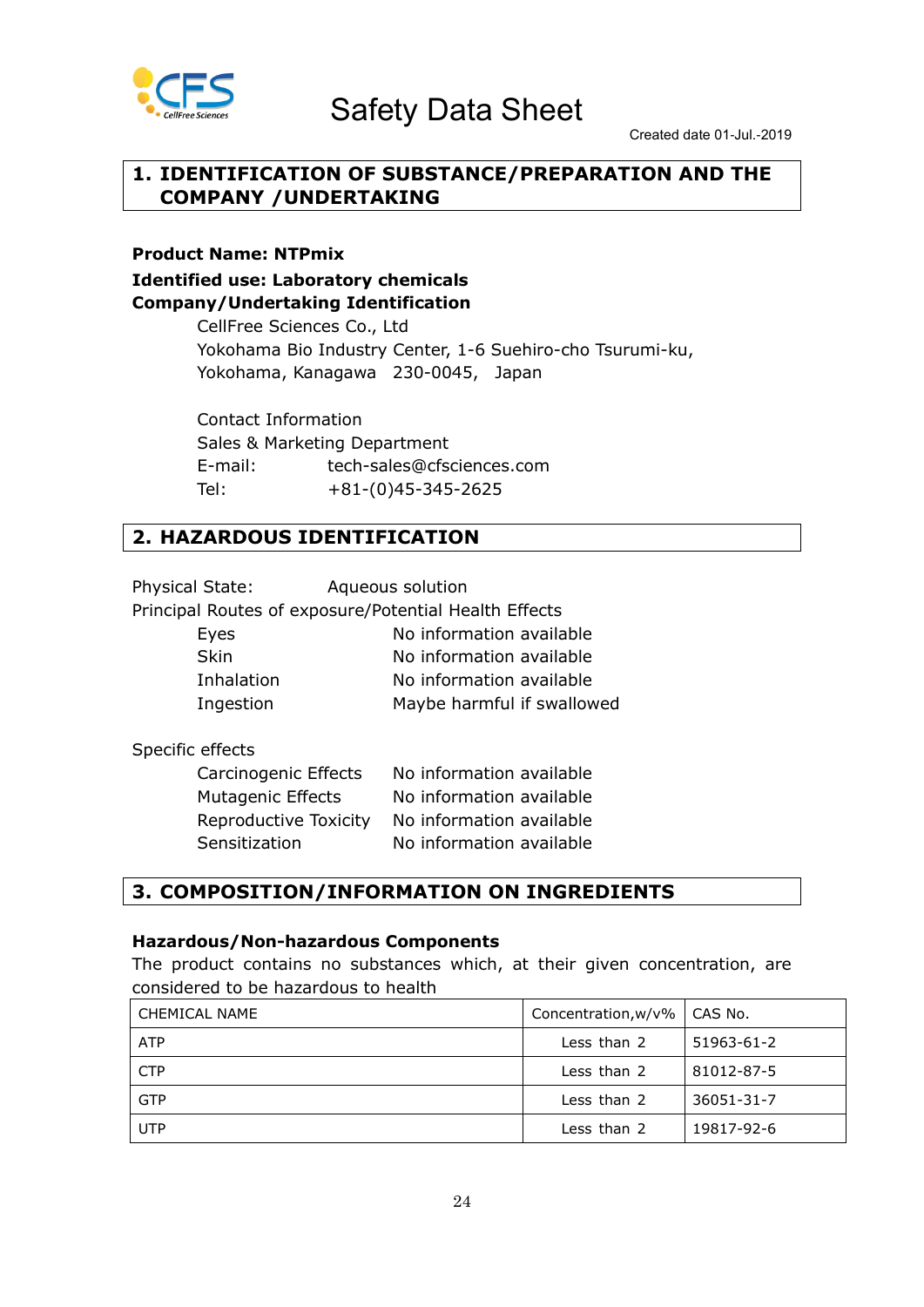#### **4. FIRST AID AND MEASURES**

GENERAL ADVICE:

Wash off immediately with soap and plenty of water. In the case of respirable dust and/or fumes, use self-contained breathing apparatus and dust impervious protective suit. Use personal protective equipment.

INHALATION:

Move victim to fresh air. If breathing is difficult, give oxygen. If irritation persists, consult a physician.

SKIN CONTACT:

Remove contaminated clothes and shoes, rinse skin with plenty of water or shower. Use soap to help assure removal. If irritation persists, consult a physician.

EYE CONTACT:

Remove any contact lenses at once. Flush eyes well with flooding amounts of running water for at least 15minutes. Assure adequate flushing by separating the eyelids with sterile fingers. If irritation persists, consult a physician.

INGESTION:

Rinse mouth, give plenty of water to dilute the substance. Never give anything by mouth to an unconscious person. Consult a physician.

#### **5. FIRE FIGHTING MEASURES**

EXTINGUISHING MEDIA:

Carbon dioxide, dry chemical powder, foam, water

FIRE&EXPLOSION HAZARDS:

Toxic, irritating dust or smoke may be emitted.

SPECIAL PROTECTIVE EQUIPMENT FOR FIREFIGHTERS: Firemen should wear normal protective equipment (full bunker gear)and positive-pressure self-contained breathing apparatus.

#### **6. ACCIDENTAL RELEASE MEASURES**

PROCEDURE(S) OF PERSONAL PRECAUTION(S): Exercise appropriate precautions to minimize direct contact with skin or eyes and prevent inhalation of vapors.

METHODS FOR CLEAN UP:

Absorb on sand or vermiculite and place in closed containers for disposal. Ventilate area and wash spill site after material pickup is complete.

#### **7. HANDLING AND STORAGE**

#### HANDLING:

No special measures necessary. Good laboratory technique should be used when handling.

STORAGE:

No special measures necessary. Store at -20℃ ~ -80℃.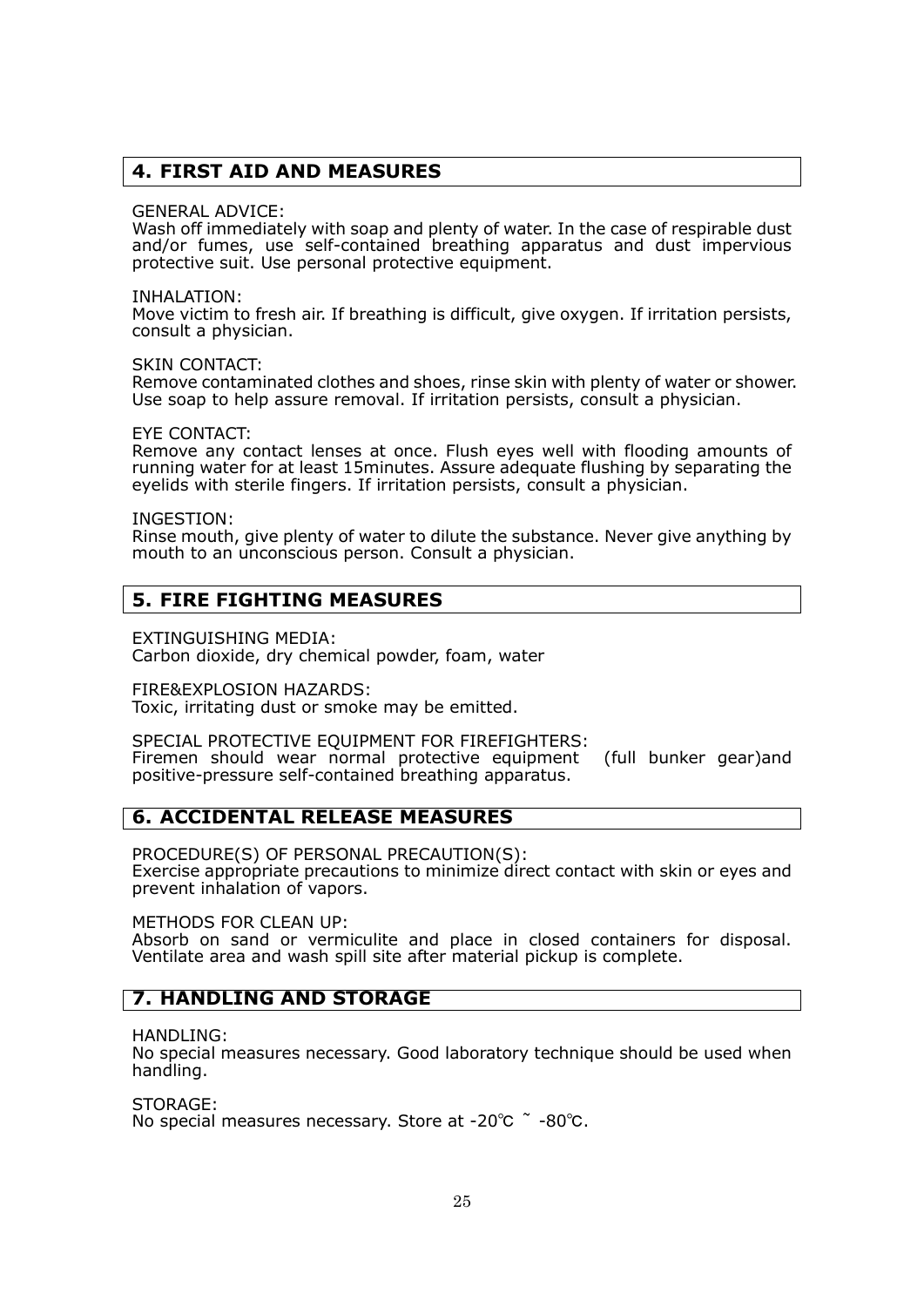#### **8. EXPOSURE CONTROLS/PERSONAL PROTECTION**

ENGINEERING MEASURES:

Use exhaust ventilation to keep airborne concentrations below exposure limits. Use only with adequate ventilation.

VENTILATION: Local Exhaust; Necessary, Mechanical(General); Recommended

PERSONAL PROTECTION;

Respiratory protection:

Use a NIOSH/MSHA or European Standard EN149 approved respirator if the vapor concentrations exceed regulatory guidelines.

Hand protection: Chemical resistant gloves<br>Eye protection: Safety glasses (goggles) Safety glasses (goggles) Skin protection: Protective clothing

#### **9. PHYSICAL AND CHEMICAL PROPERTIES**

**MELTING POINT:**  FREEZING POINT: Below 0 degree C VAPOR DENSITY: Not available VAPOR PRESSURE:

APPEARANCE: Clear aqueous solution<br>BOILING POINT: Above 100 degree C Above 100 degree C<br>Not available

### **10. STABILITY AND REACTIVITY**

DECOMPOSITION: No date available. HAZARDOUS POLYMERIZATION: Will not occur.

STABILITY: Stable, under normal handling and storage conditions. CONDITIONS TO AVOID: Contact with strong oxidants or fire.

#### **11. TOXICOLOGICAL INFORMATION**

ACUTE TOXICITY DATA: Not available IRRITATION DATA: Not available MUTATION DATA: Not available REPRODUCTIVE EFFECTS DATA: Not available TUMORIGENIC DATA: Not available

#### **12. ECOLOGICAL INFORMATION**

BIODEGRADABILITY: Not available BIOACCUMULATION POTENTIAL: Not available AQUATIC TOXICITY: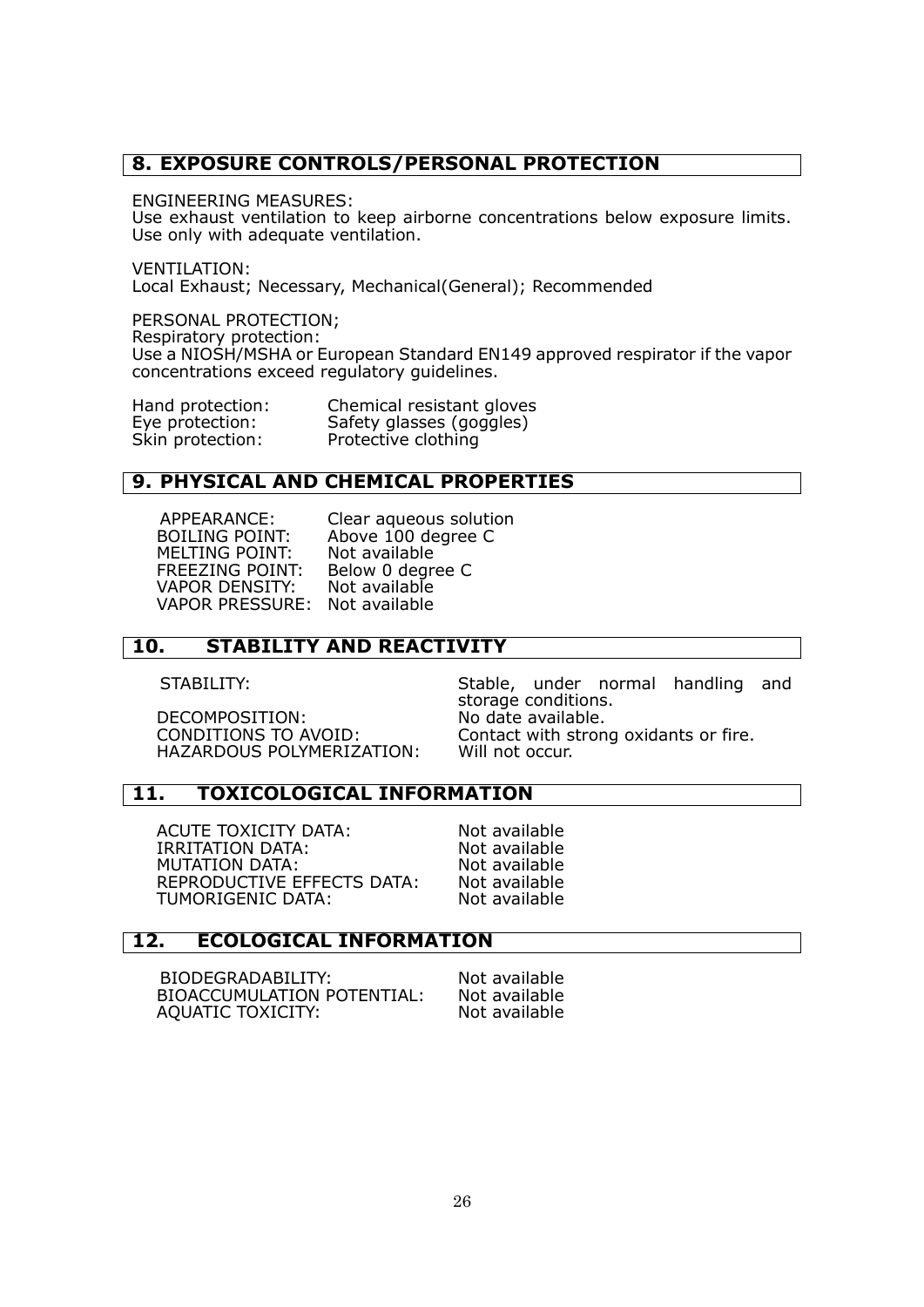## **13. DISPOSAL CONSIDERATION**

Dissolve or mix the material with a combustible solvent and burn in a chemical incinerator equipped with an afterburner and scrubber in accordance with all applicable regulations. Any disposal practice must be in compliance with country, local, state, and federal laws and regulations (contact country, local or state environmental agency for specific rules.)

#### **14. TRANSPORT INFORMATION**

DOT(Department of Transportation):

IATA:<br>DOT(Department of Transportation): Not a Hazardous Material for DOT shipping.

## **15. REGULATORY INFORMATION**

Comply with all countries, national and local regulations.

## **16. OTHER INFORMATION**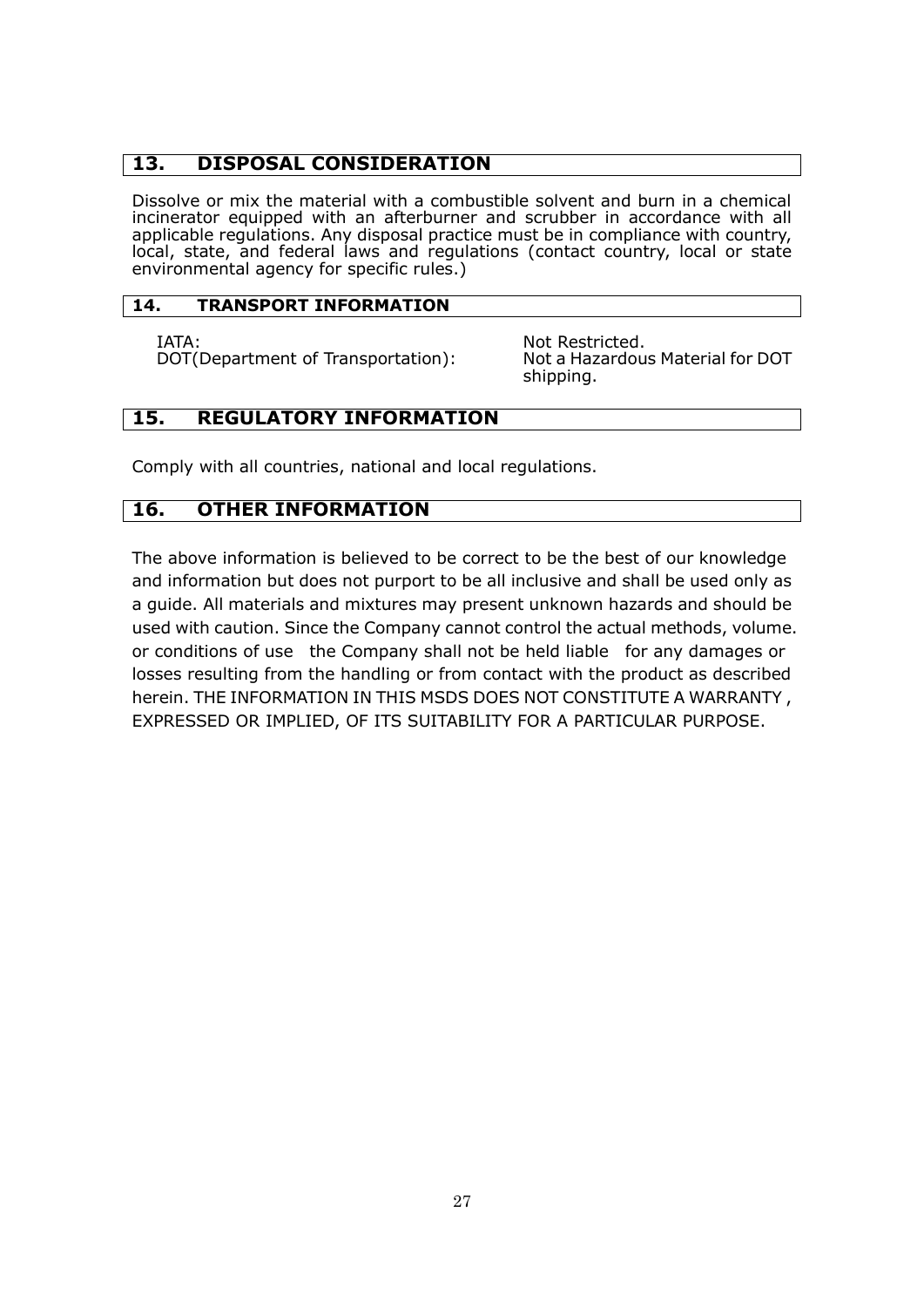

## **Product Name: Creatine Kinase Identified use: Laboratory chemicals Company/Undertaking Identification**

CellFree Sciences Co., Ltd Yokohama Bio Industry Center, 1-6 Suehiro-cho Tsurumi-ku, Yokohama, Kanagawa 230-0045, Japan

Contact Information Sales & Marketing Department E-mail: tech-sales@cfsciences.com Tel: +81-(0)45-345-2625

## **2. HAZARDOUS IDENTIFICATION**

| Aqueous solution                                                        |
|-------------------------------------------------------------------------|
| Principal Routes of exposure/Potential Health Effects                   |
| No information available                                                |
| No information available                                                |
| No information available                                                |
| May cause gastrointestinal irritation, nausea,<br>vomiting and diarrhea |
|                                                                         |

#### Specific effects

| Carcinogenic Effects     | No information available |
|--------------------------|--------------------------|
| <b>Mutagenic Effects</b> | No information available |
| Reproductive Toxicity    | No information available |
| Sensitization            | No information available |

## **3. COMPOSITION/INFORMATION ON INGREDIENTS**

#### **Hazardous/Non-hazardous Components**

The product contains no substances which, at their given concentration, are considered to be hazardous to health

| <b>CHEMICAL NAME</b>              | Concentration, w/v% | CAS No. |
|-----------------------------------|---------------------|---------|
| Creatine Kinase, aqueous solution | Less than 3         | None    |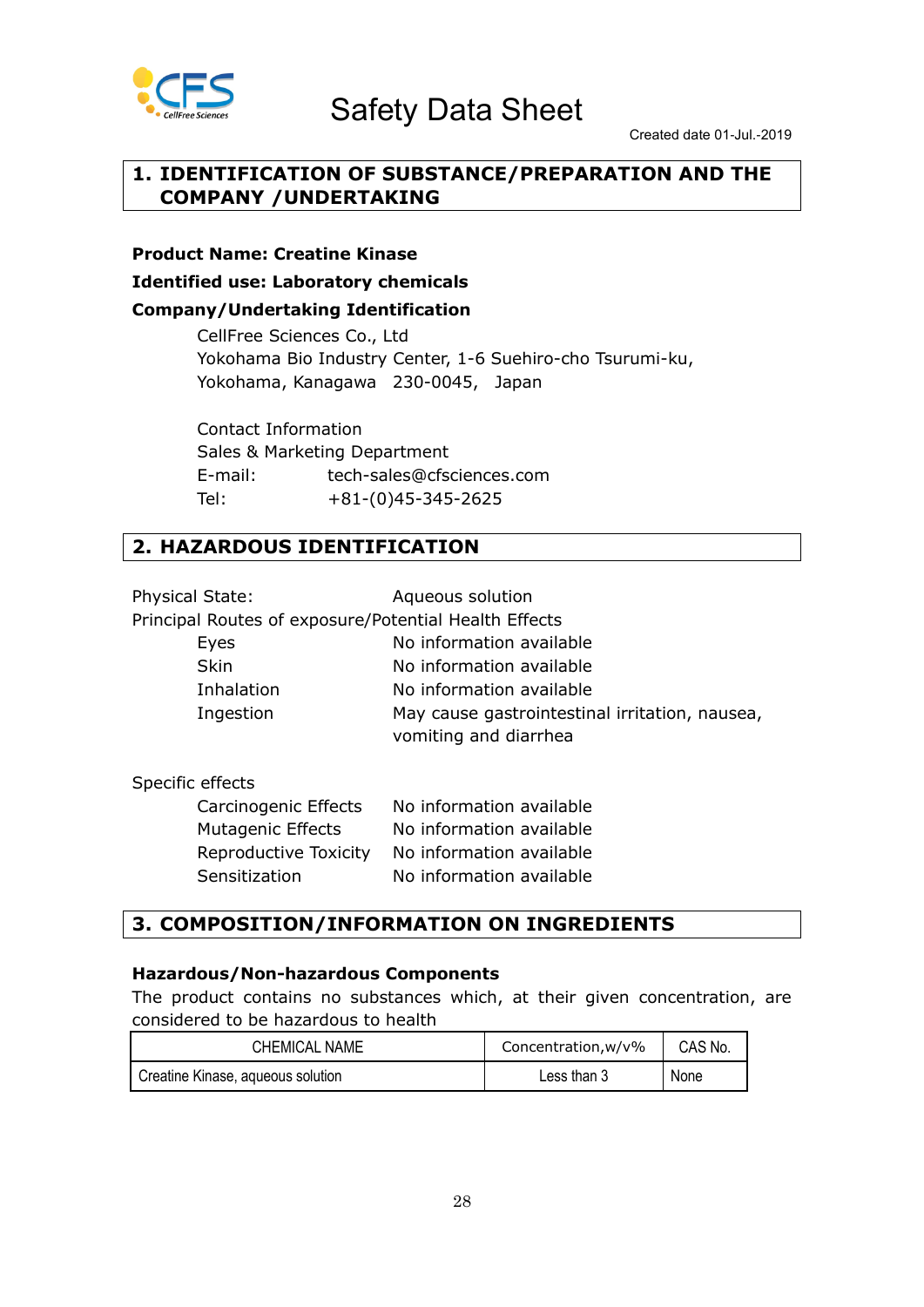### **4. FIRST AID AND MEASURES**

INHALATION:

Consult a physician. Move to fresh air. If not breathing, give artificial respiration. If breathing is difficult, give oxygen.

SKIN CONTACT:

Rinse with plenty of water. If skin irritation persists, call a physician. Remove and wash contaminated clothing before re-use.

EYE CONTACT: In case of contact with eyes, rinse with plenty of water and seek medical advice.

INGESTION:

Consult a physician. Do not induce vomiting without medical advice.

#### **5. FIRE FIGHTING MEASURES**

EXTINGUISHING MEDIA: Use dry chemical, Carbon dioxiside, water spray or alcohol foam

Unusual hazards: None known

SPECIAL PROTECTIVE EQUIPMENT FOR FIREFIGHTERS: Firemen should wear normal protective equipment (full bunker gear)and positive-pressure self-contained breathing apparatus.

#### **6. ACCIDENTAL RELEASE MEASURES**

PROCEDURE(S) OF PERSONAL PRECAUTION(S): Exercise appropriate precautions to minimize direct contact with skin or eyes and prevent inhalation of vapors.

METHODS FOR CLEAN UP:

Absorb on sand or vermiculite and place in closed containers for disposal. Ventilate area and wash spill site after material pickup is complete.

#### **7. HANDLING AND STORAGE**

HANDLING:

No special measures necessary. Good laboratory technique should be used when handling.

STORAGE: No special measures necessary. Store at -80℃.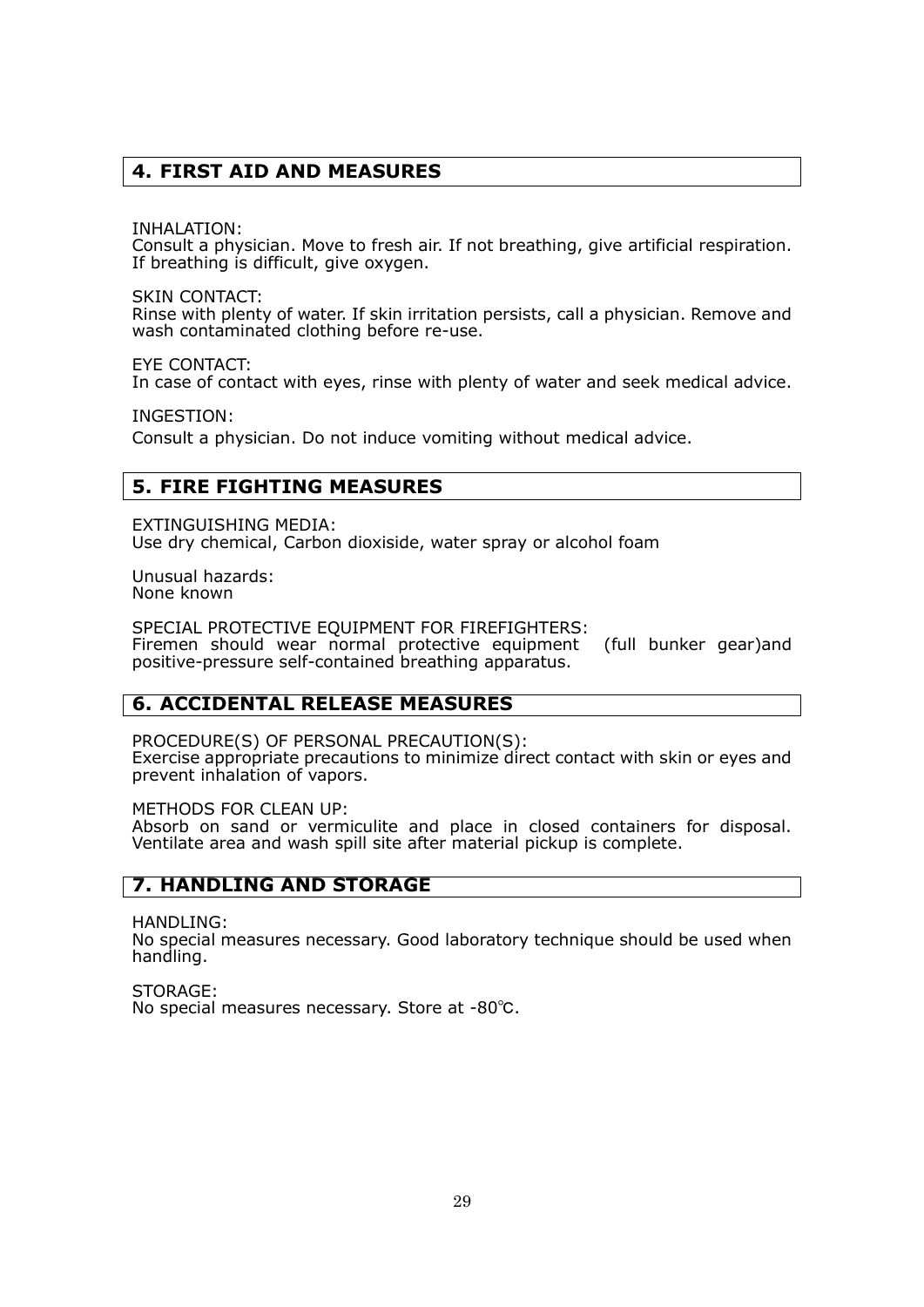#### **8. EXPOSURE CONTROLS/PERSONAL PROTECTION**

ENGINEERING MEASURES:

Use exhaust ventilation to keep airborne concentrations below exposure limits. Use only with adequate ventilation.

VENTILATION: Local Exhaust; Necessary, Mechanical(General); Recommended

PERSONAL PROTECTION;

Respiratory protection:

Use a NIOSH/MSHA or European Standard EN149 approved respirator if the vapor concentrations exceed regulatory guidelines.

Hand protection: Chemical resistant gloves<br>Eye protection: Safety glasses (goggles) Safety glasses (goggles) Skin protection: Protective clothing

#### **9. PHYSICAL AND CHEMICAL PROPERTIES**

**MELTING POINT:**  FREEZING POINT: Below 0 degree C VAPOR DENSITY: Not available VAPOR PRESSURE:

APPEARANCE: Clear aqueous solution<br>BOILING POINT: Above 100 degree C Above 100 degree C<br>Not available

### **10. STABILITY AND REACTIVITY**

DECOMPOSITION: No date available. HAZARDOUS POLYMERIZATION: Will not occur. MATERIAL TO AVOID Strong acids and bases.

STABILITY: Stable, under normal handling and storage conditions. CONDITIONS TO AVOID: Contact with strong oxidants or fire. Strong oxidizing agents

#### **11. TOXICOLOGICAL INFORMATION**

ACUTE TOXICITY DATA: Not available<br>IRRITATION DATA: Not available IRRITATION DATA: MUTATION DATA: Not available<br>REPRODUCTIVE EFFECTS DATA: Not available REPRODUCTIVE EFFECTS DATA: Not available<br>TUMORIGENIC DATA: Not available TUMORIGENIC DATA:

#### **12. ECOLOGICAL INFORMATION**

BIODEGRADABILITY: Not available<br>BIOACCUMULATION POTENTIAL: Not available BIOACCUMULATION POTENTIAL: Not available<br>AQUATIC TOXICITY: Not available AQUATIC TOXICITY: